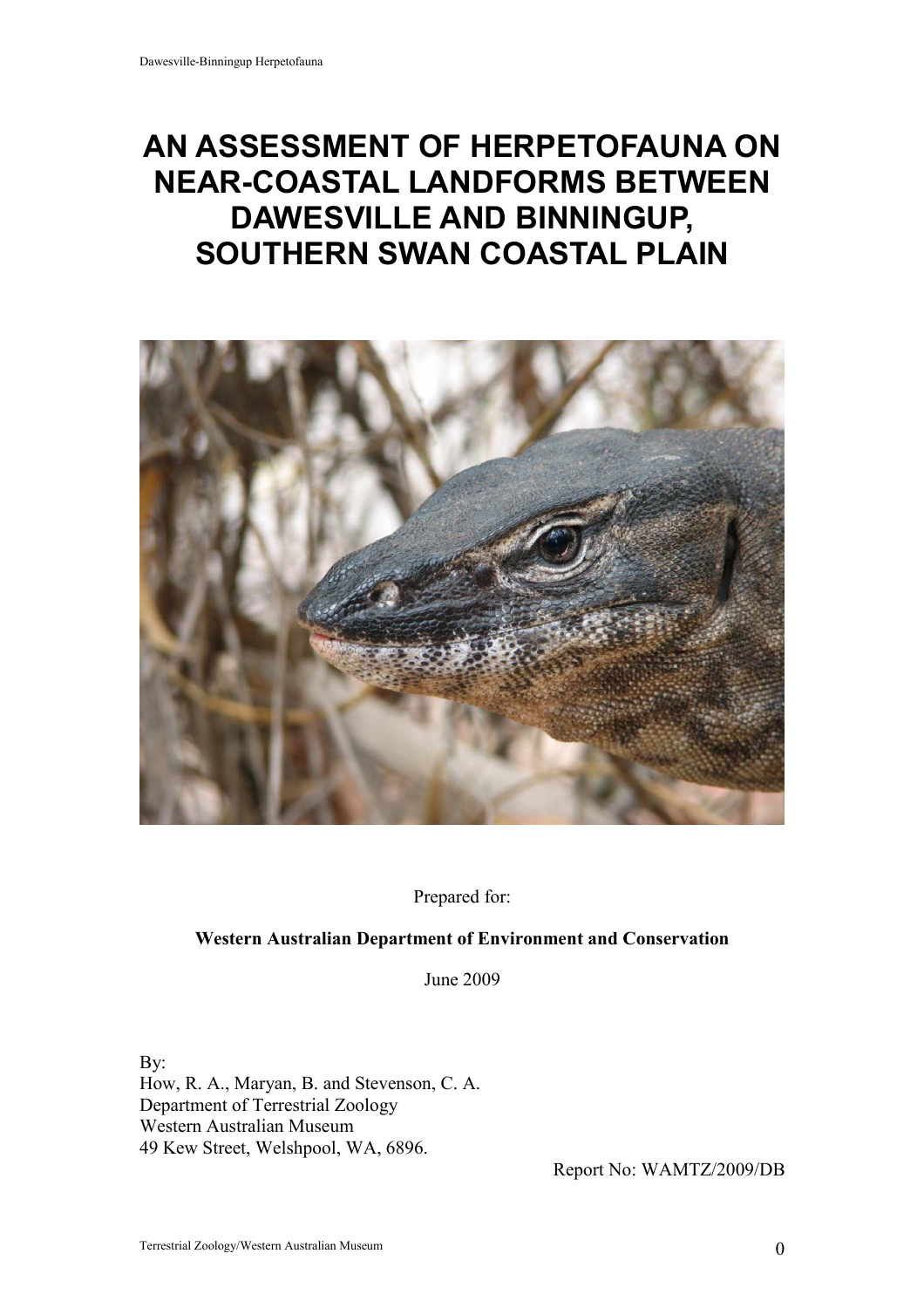# 1. Background

The settlement of the west coast of Australia in 1829 by European colonists commenced a major shift in the environment as landscapes, vegetation and both flora and fauna were altered by anthropogenic mitigated factors. The next 180 years has witnessed a continuing and escalating change to the environment as agriculture, mining, urbanization and their associated introductions and modification intensify. These changes are most apparent in two Western Australian bioregions, the Avon-Wheatbelt and the Swan Coastal Plain, where the centers of population and agricultural development are greatest.

Coastal areas, particularly the Swan Coastal Plain and Geraldton Sandplain, are recognized as having the highest biodiversity for many groups within south-western Australia (Hopper and Gioia 2004; How and Cowan 2006) and this contributes to making the south-west of Australia one of the 32 biodiversity hotspots recognised on a global scale (Mittermeier et al. 2005).

Modification of natural ecosystems, through the loss or alteration of the native vegetation, has been associated with urban expansion on the Swan Coastal Plain and there is continuing growth of the city of Perth and adjacent farming land (Seddon 1972). Habitat fragmentation and degradation caused by European land-use practices have had a pronounced impact on the fauna with significant local and regional extinctions in many faunal groups. Native vegetation on the Swan Coastal Plain around Perth has decreased to only 28% of its original extent (Government of Western Australia 2000). As a consequence of this loss, parts of the Swan Coastal Plain outside the Perth Metropolitan Region now assume high regional significance for fauna conservation. This is especially so in the region between Dawesville and Binningup where relatively large, near-coastal areas of natural vegetation still remain and are likely to maintain relatively intact assemblages of many fauna groups which were previously widespread on the Swan Coastal Plain.

The significance of native vegetation in maintaining vertebrate biodiversity on the Swan Coastal Plain has been established by earlier research (How and Dell 1989, 1994) that examined a diverse array of vegetation types across the Swan Coastal Plain in the vicinity of Perth.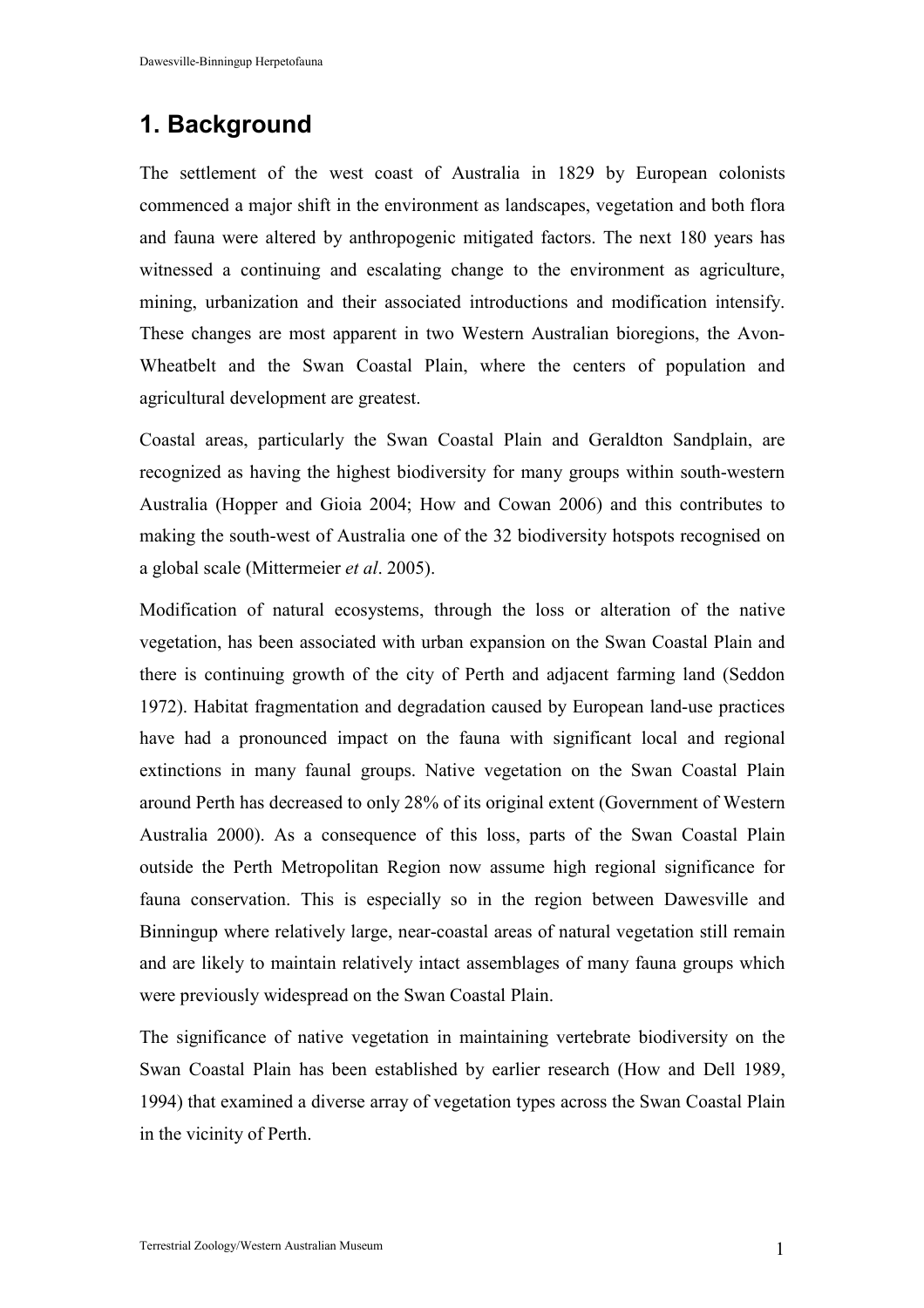On the Swan Coastal Plain, 21 of the 33 native mammal species have become locally extinct since European settlement (Kitchener *et al.* 1978), although many species of mammal began to disappear well before the landscape had been substantially altered by Europeans. There have been six local extinctions of birds and 83 (47%) of the 176 species of land birds have decreased in abundance (How and Dell 1993). In contrast, only two local extinctions have occurred among the 71 reptile species with no extinctions of the 15 species of amphibians (How and Dell 1993). This pattern of species loss on the Swan Coastal Plain is mirrored in the Western Australian Wheatbelt where mammals have suffered the most marked decline since the onset of land clearing and settlement, birds have been less affected and lizards the least affected (Kitchener et al. 1980a, 1980b, 1982).

Herpetofauna studies on the Swan Coastal Plain (Storr et al. 1978; How and Dell 1994, 2000) have revealed an extraordinarily high level of reptile richness. Zoogeographic patterns indicate a number of species reach their distributional limits on the Swan Coastal Plain around Perth with some species not found south, and other not found north, of the Swan River. How and Dell (1994) also found that there was a species richness gradient across the Coastal Plain with 52 species on the western nearcoastal dunes decreasing to 35 species on the Darling Plateau. Thus the highest reptile diversity is in vegetations types associated with the near-coastal Spearwood and Quindalup geomorphological units. They also found that smaller areas of native vegetation retained fewer species of reptiles than larger ones, but cautioned that the presence of species on larger vegetation remnants did not necessarily equate to longterm persistence as many species are exceptionally long-lived, have long generation times and may remain on remnants long after populations are no longer viable. Consequently, many species may yet still disappear from small bushland remnants. It is important for the conservation of populations and assemblages that numerous larger natural areas are maintained throughout a species range to accommodate episodic environmental events which destroy reptile populations. In fragmented environments there is no possibility of natural recruitment.

Since these studies additional information is gradually being revealed on the occurrence of some reptile species further south than previously known on the Swan Coastal Plain (Youngson and Harold 1989, Davis and Bamford 2005, Davis and Wilcox 2008, Thompson et al. 2008) in various locations between Mandurah and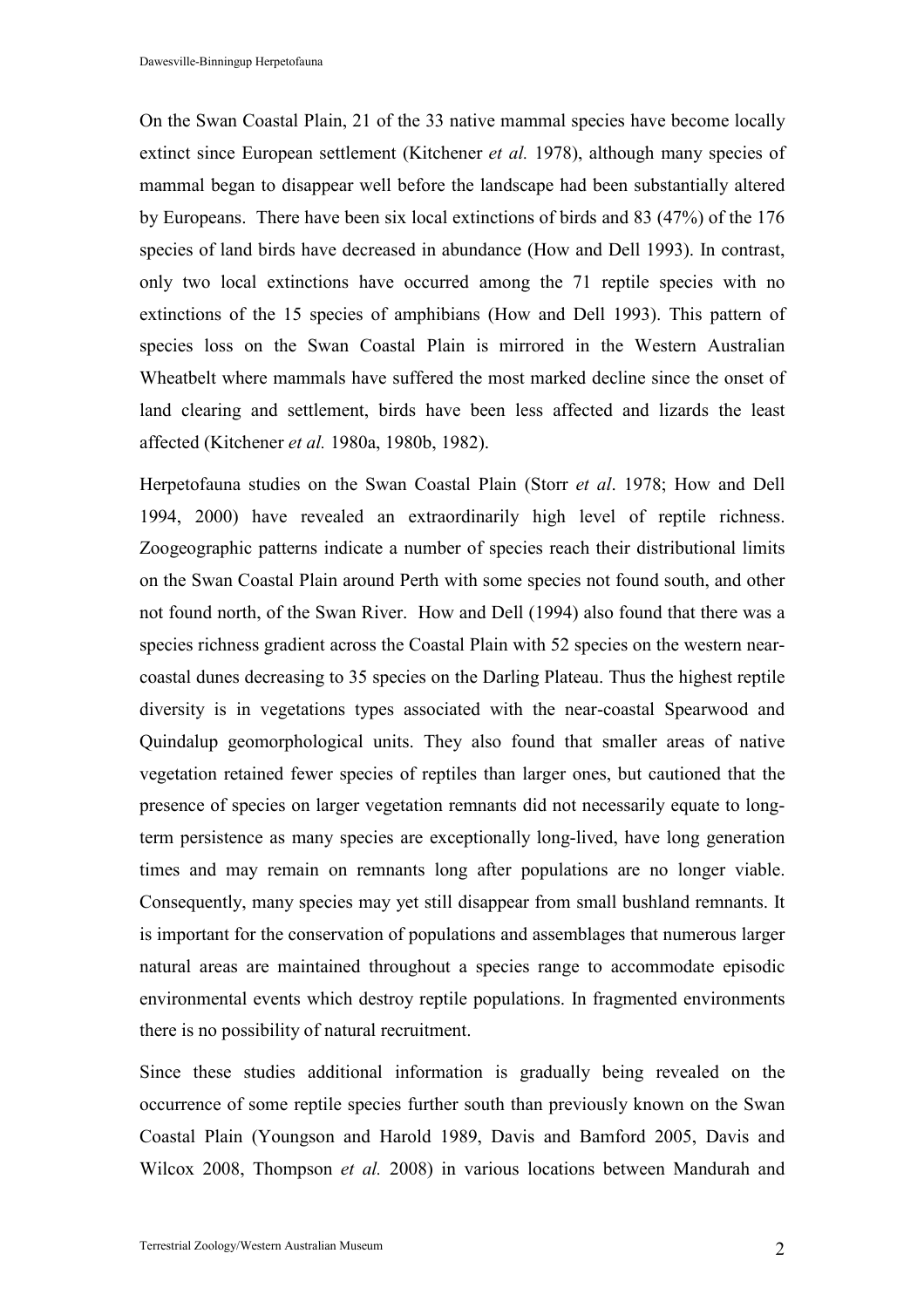Binningup. Of particular importance is the fact that Spearwood and Quindalup geomorphological units between Dawesville and Binningup are known, or likely to contain, reptile faunas that have been separated from other relictual populations, including those on islands, for up to 8,000 years. These areas are particularly important to conservation of reptiles as they may contain genetically isolated populations of species that are becoming locally or regionally extinct on other parts of the Swan Coastal Plain as a consequence of habitat fragmentation. This conservation importance is supported by recent studies (Smith and Adams 2007, Melville et al. 2008) which provided an insight into the high levels of reptile endemism in coastal habitats which are rapidly disappearing.

In late 2008 the Department of Environment and Conservation approached the Western Australian Museum to undertake a herpetofauna examination of the near coastal landforms of the area between Dawesville and Binningup. The objective of such a program was to assist in providing more comprehensive advice to the EPA on the likely impact of urban development in the region on its globally significant biodiversity values

## 2. Scope

The scope of work included:

- Compile a database of all available reptile records from the study area to include all published records, site-based published and unpublished data in environmental impact assessment reports and field note books, and specimenbased records in the WA Museum collections database.
- Undertake a systematic field survey including appropriate pitfall trapping techniques in each of the major habitats in the study area.
- Undertake an opportunistic field survey including appropriate micro-habitat searching techniques in each of the major habitats in the study area.
- Provide a comprehensive report incorporating all data obtained as part of the scope outlined above.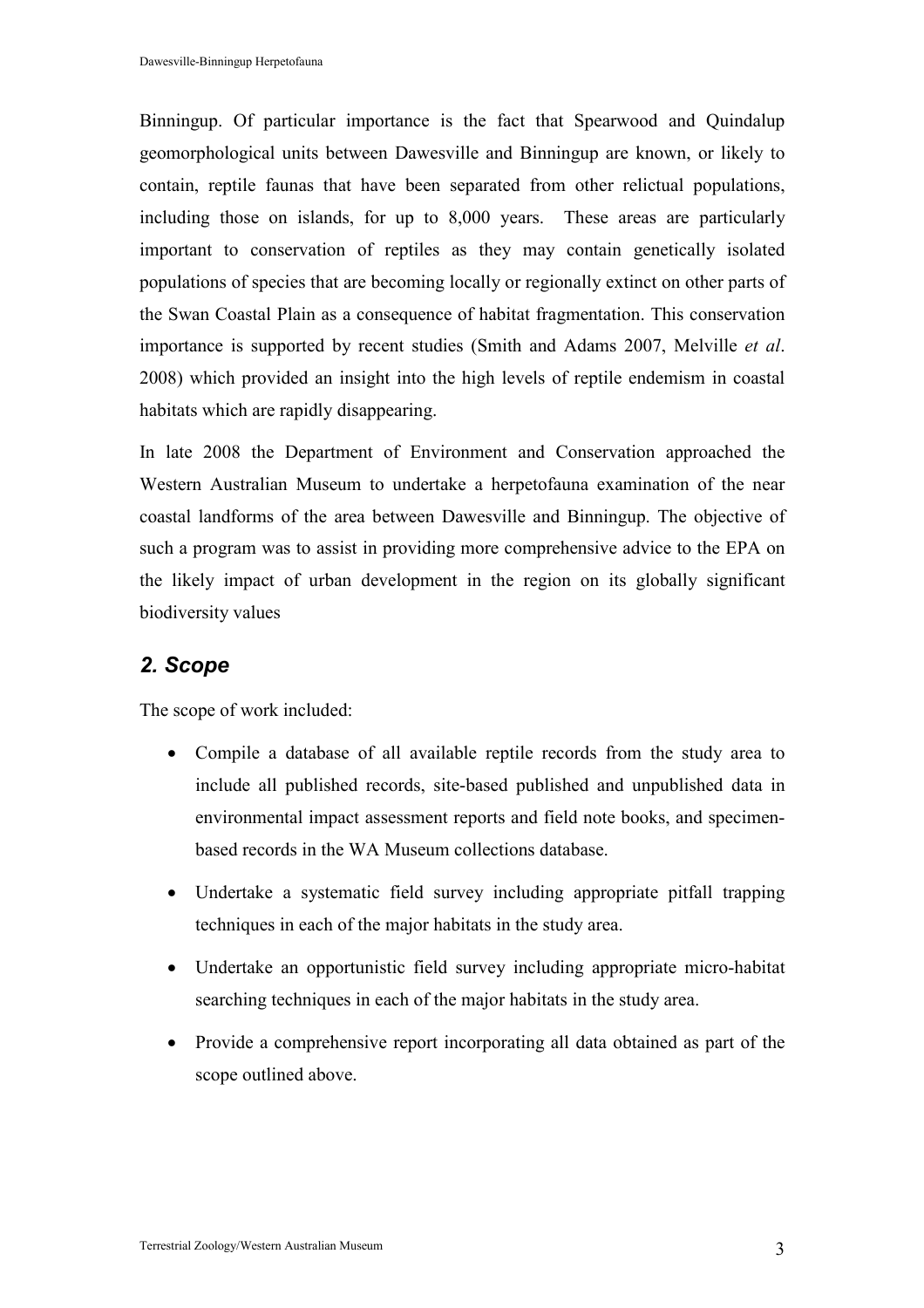## 3. Study Area and Methods

A preliminary examination of the study area was undertaken by two representatives from each of DEC and the WAM on January  $29-30<sup>th</sup>$  2009. Study transects were identified in the south of the area based around Myalup and in the north along White Hill Road in the Yalgorup National Park. Several observations of herpetofauna were also made during this reconnaissance survey. The location of the major study sites and other opportunistic sample locations are shown in Figure 1.

#### 3.1 Study Locations

Five sampling sites were identified for intensive quantitative survey in the north of the Study Area in the Yalgorup National Park off White Hill Road and a further four sampling sites in the south of the area on private lands in the Myalup area and as far east as adjacent to the Perth-Bunbury Highway (Figure 1).

The selection of quantitative sampling sites was based around their representation of the major landforms of the Swan Coastal Plain in the region, the variety and integrity of the remnant vegetation remaining and the tenure of land, such that permission was granted from landowners and custodians for sampling to be undertaken. There were logistic issues that prevented a fifth site being surveyed on the coastal blow-out Quindalup dunes in the Myalup area.

Detailed descriptions of the vegetation of quantitative survey sites appear in Appendix 1. These sites cover vegetation types on the Quindalup and Spearwood landforms of the Swan Coastal Plain and the major vegetation types sampled are depicted in Figure 1. In the south of the study area much of the vegetation is both fragmented by farmland and occurs as pockets on private land, thus impacting on the likely movement of biota between remnant vegetation patches.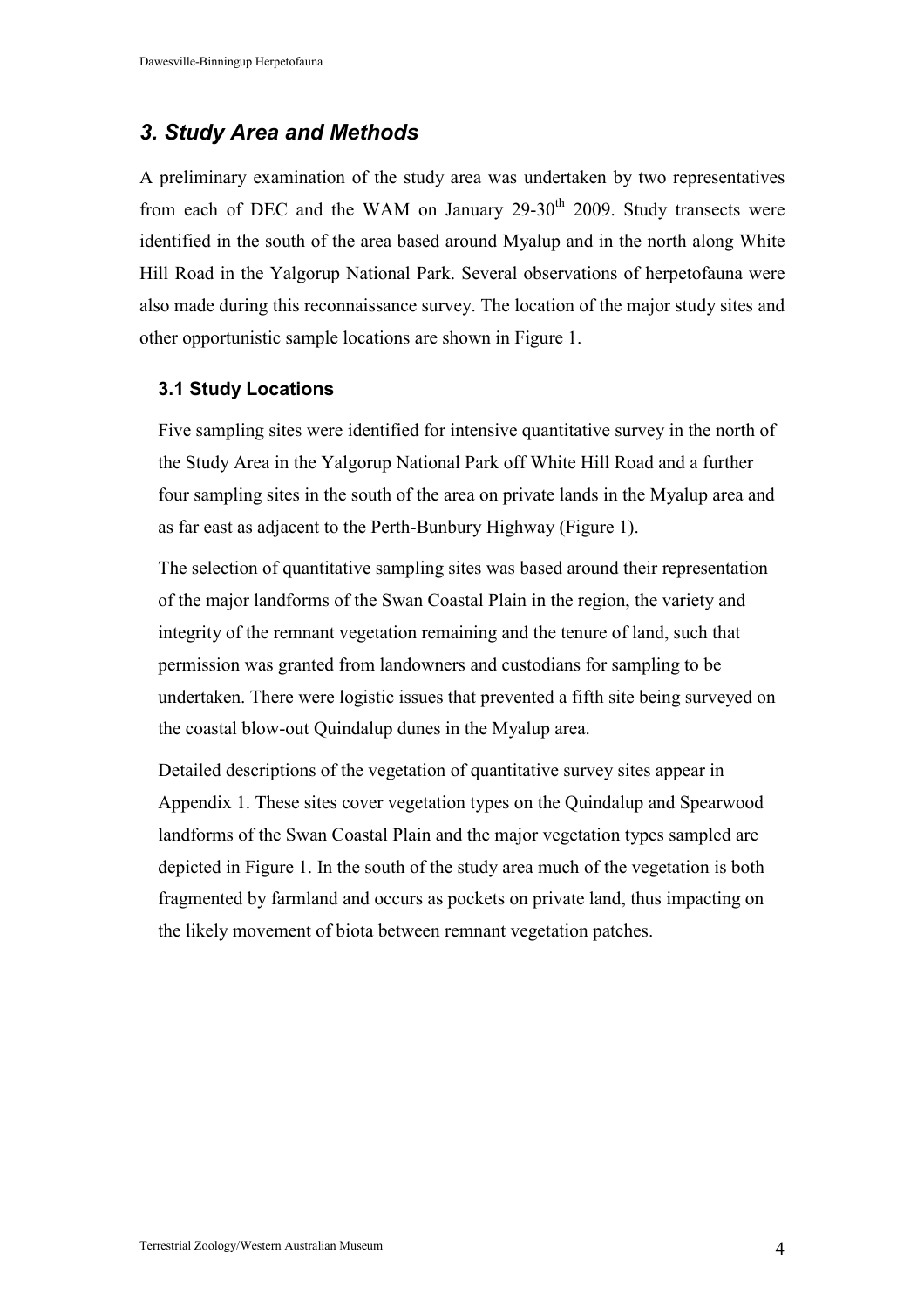

Figure 1. Map of the Dawesville-Binningup Study Area with landforms and locations indicated and also showing quantitative sample sites (stars) and opportunistic sample sites (solid circles) examined for herpetofauna during the present study. The Karrakatta and Cottesloe complexes combine to make the Spearwood Landform System.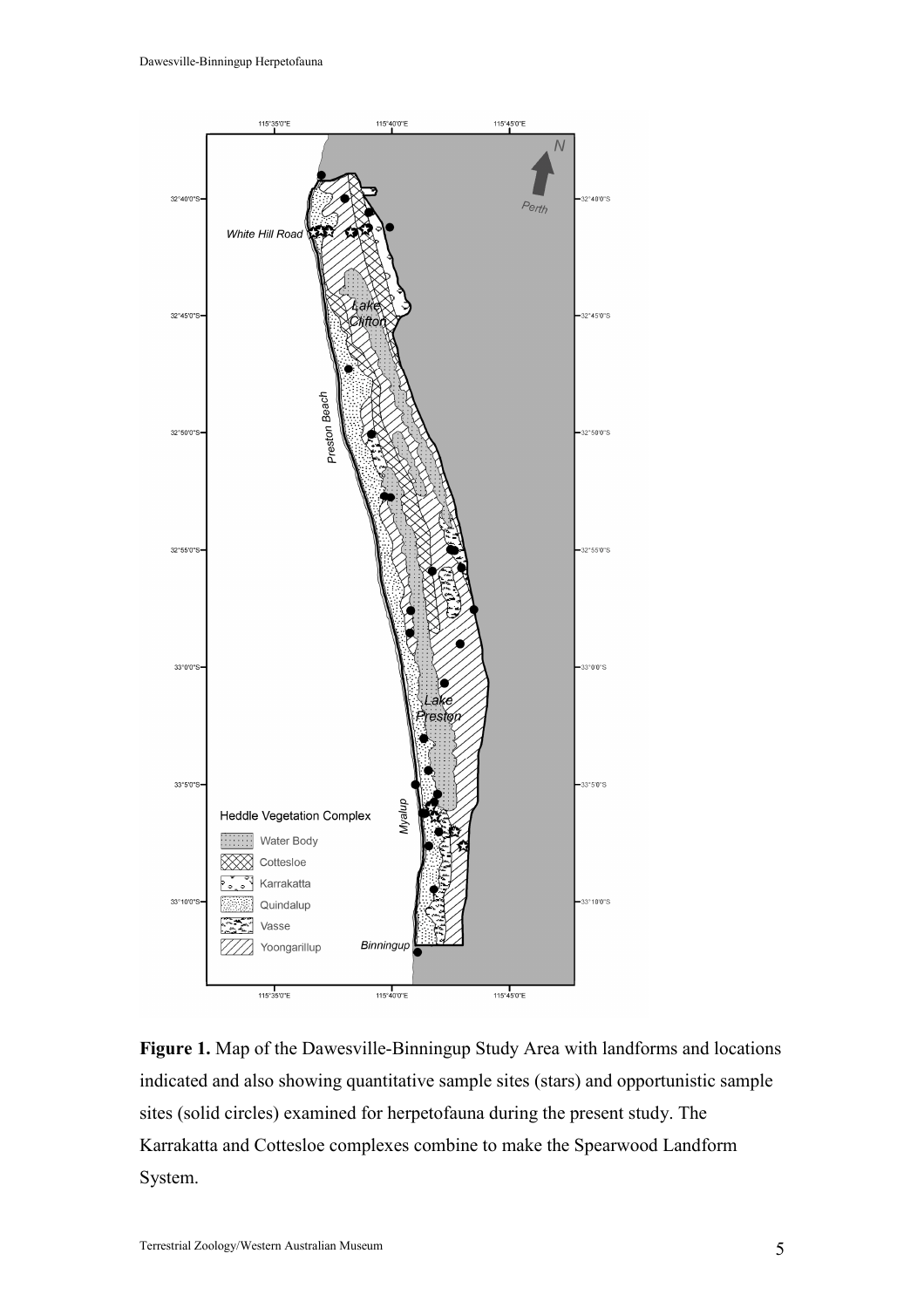## 3.2 Sampling

Field sampling of the region was undertaken between March 9-19<sup>th</sup> 2009 when both quantitative and opportunistic methods were employed to document the herpetofauna. The choice of sampling time was predicated by the timing and availability of funding to support the project with the caveat that survey work was to be completed by the end of the financial year.

All individuals captured were weighed measured and examined for sex and general body condition before release. In several cases photographs of species were taken to provide a record of the species occurrence in the region. Where captures represented a significant range extension or were of taxa that were not known to be common in the region, tissue was taken.

## 3.2.1 Quantitative

All nine selected vegetation sites near Myalup and off White Hill Road were sampled by pitfall trapping for at least 5 days. Sampling sites comprised eight pitfall traps [20-litre buckets] arranged in two arrays of four traps with 10 m spacing between traps and at least 100 meters between each array. A flywire driftfence standing 30 cm high was placed vertically over each pitfall trap when they were open and operational. At each end of the drift-fence a wire mesh funnel trap was sited. Fences were rolled up and placed in the buckets that were then capped when sites were not operating. Sample sites were operated between March 11-15 off White Hill Road and between March 16-20 around Myalup.

Quantitative sampling on the Swan Coastal Plain has been examined by How (1998), who indicated that in order to capture around 50% of an areas reptile assemblage some 360-480 pit-trap days were required, while over 960 pit-trap days were required to capture over 80% of the resident herpetofauna assemblage. The current survey consisted of 200 pit-trap days in both the Myalup and White Hill Road sampling sites.

How's (1998) long-term examination of sampling of herpetofauna on the Swan Coastal Plain on a seasonal basis also showed that peak reptile activity occurs in November and December with a decreased capture rate in both early spring and late summer and autumn. Very few reptiles are active from April through to September, the wettest and coolest months in the region (Figure 2A). Contrasting with this was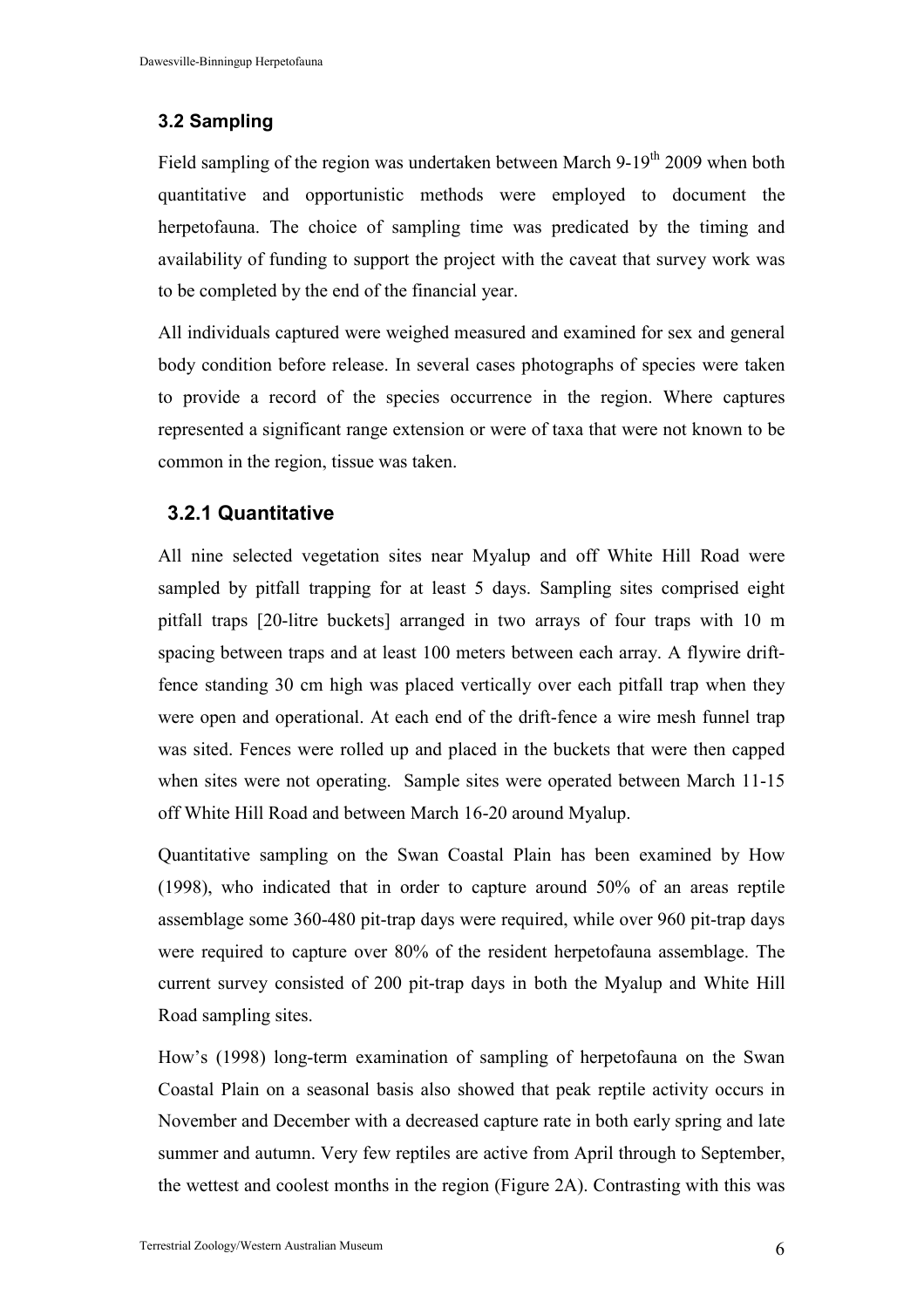amphibian activity where peak captures occurred during the wetter months of April through September (Figure 2B).

The intensity and timing of sampling are major factors in determining the composition of the herpetofauna assemblage of any sampled area and this is particularly relevant and also reflected in the results obtained during the present survey.





(B)

Figure 2. Monthly capture rates for (A) reptiles and (B) amphibians on the Swan Coastal Plain during a 22 year sampling regime [solid bars] between 1986-2007 (How unpubl.) and for an intensive study [shaded bars] in 1988 (Jiang unpubl.).

## 3.2.2 Opportunistic

Opportunistic collecting was undertaken at an array of locations and in all major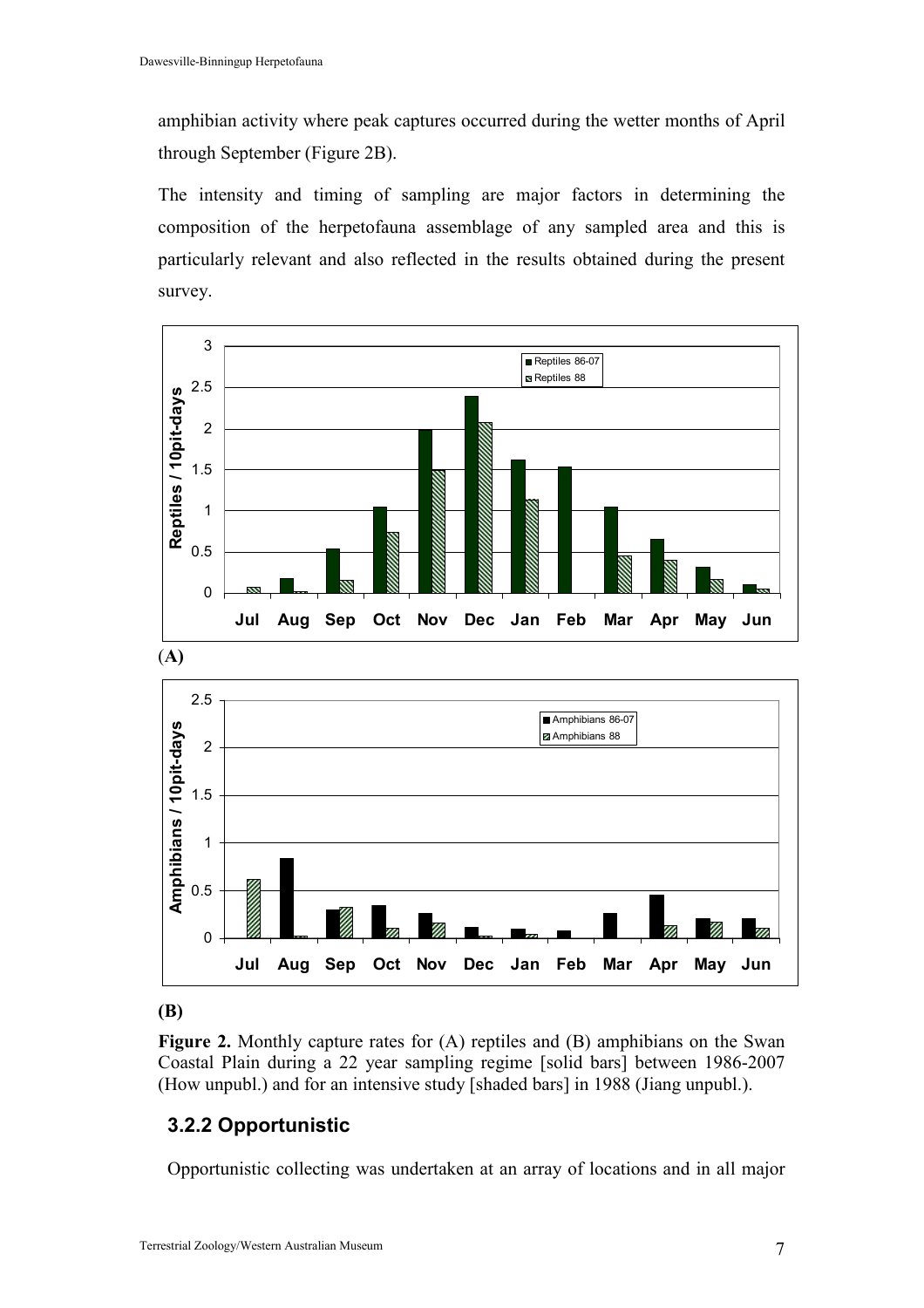habitat types of the Dawesville–Binningup region between March 10-20. This involved active searching of logs, soil mounds, roadside spoil and litter with the aid of a three-pronged rake. Observations on tracks and diggings of the larger terrestrial species were made during the daily traverses of traplines. All individuals seen and confidently identified, but not captured, were recorded along with their GPS co-ordinates and the habitat type they were occupying.

The major opportunistic sampling sites are identified on Figure 1 and illustrate coverage of locations throughout the region and in all vegetation and landform types,

Additional information on the area was provided from the field note books of John Dell during the occasional days he traversed the area in the six months prior to the survey. Nick Cairns visited the area in early April and provided a sighting of a Carpet Python, Morelia spilota imbricata from the Preston Beach area along with an unidentified blind snake, Ramphotyphlops sp.

#### 3.3 Database

Records of published and unpublished literature from the area were examined and a search made of the specimen records in the collection of the Western Australian Museum of the herpetofauna of the area between  $32^{\circ}$  30' S and  $33^{\circ}$  10' S and  $115^{\circ}$  $30'E$  and  $115°50'E$ . All previous surveys that provided novel information in the region have, generally, lodged voucher specimens with the Museum so that the Museum database of specimens represents a comprehensive record of species likely to be found in the area.

Searches of note-books recorded opportunistic information on herpetofauna on the area and these were facilitated with the assistance of John Dell and Bridget Hyder of DEC. These observations were then extracted and added to the Museum observational database where the location could be accurately assigned with appropriate geographic coordinates. This information along with the observations and records of the current survey were compiled to form a database of the herpetofauna of the Dawesville-Binningup area. These data occurrences were then compared and contrasted with those from the Perth area and the Bunbury area for regional biogeography context and conservation implications.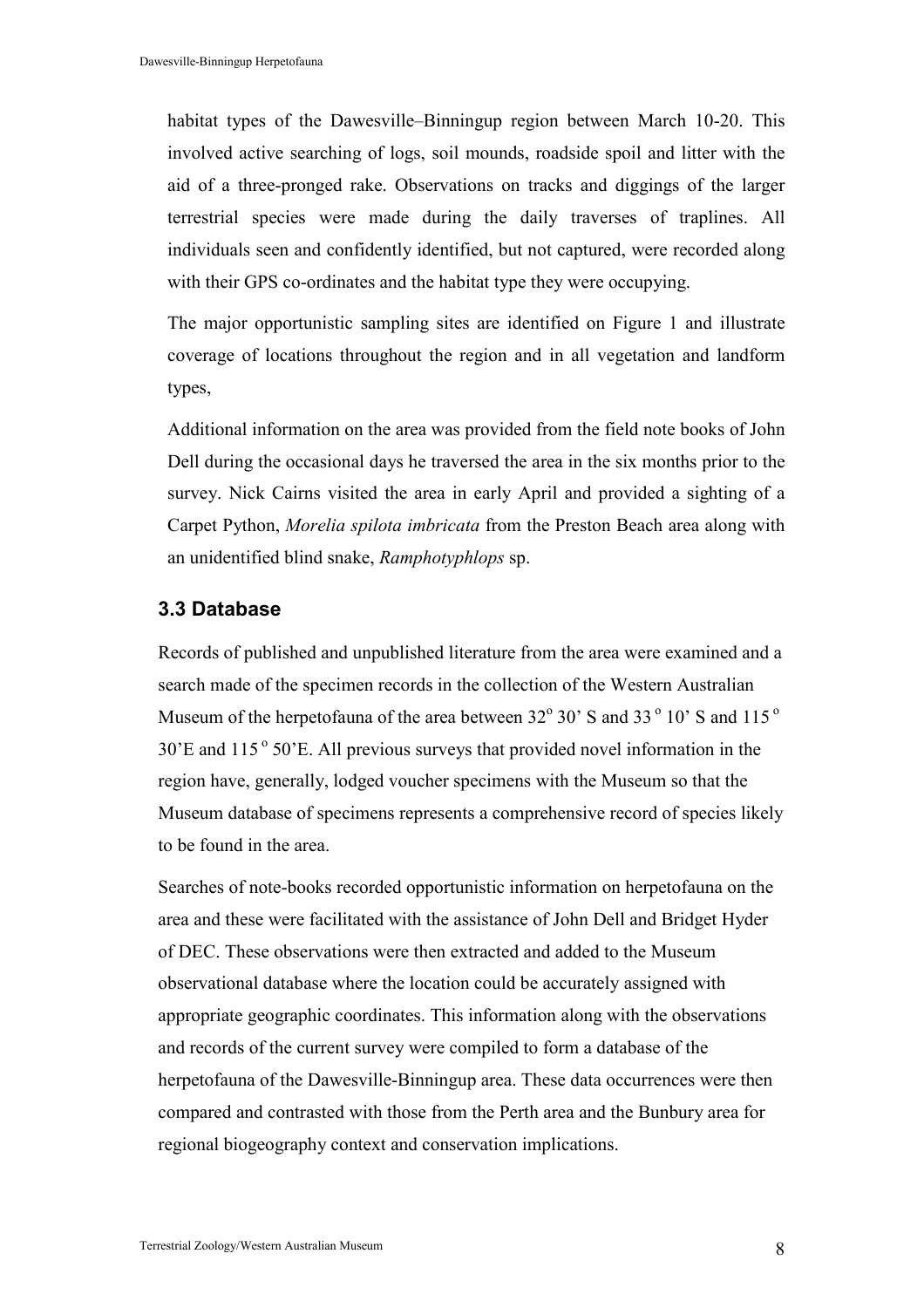## 3.4 Analysis

Assemblage relationships were analysed using the similarity indices, clustering algorithms and ordination techniques from the Primer E program (Clarke and Warwick 2001). The recommendations of Green et al. (2009) were followed with regard to indices of estimation of species richness. These are based variously on the functions of the number of species seen in only one or two samples (Chao 2, Jacknife), the number of species that have only one or two individuals in the entire pool of samples (Chao 1), or the proportions of samples that contain each species (Bootstrap). Similarity between assemblages on different sites was assessed using Sorensen's Index of Similarity, while significant differences between assemblages were calculated using the 'Simprof' routine in Primer E. All clustering was based on UPGMA and ordination on non-metric multidimensional scaling (MDS).

The comparison of assemblages is based on presence data only, and not abundance information. This was predicated on the fact that the surveys of ATA (Bamford and Bamford 2003) and ENV Australia Pty Ltd (2009) provided only presence data for the sites documented in the present study area, whereas information from our Myalup sites (MYT) and White Hill Road sites (WHT), along with Metcalf and Bamford (2008) information from Binningup (M&B), report abundance data for sample sites. Additionally, herpetofauna assemblages on bushland remnants across the Southern Swan Coastal Plain in urban and peri-urban bushland remnants around Perth were accessed from How and Dell (2000) for comparison with those recorded in the study area, considerably further to the south. These sites reported only on presence data and included Garden Island (GI), Rottnest Island (RI), Woodman Point (WO), Mount Henry (MH), Jandakot Airport (JA,JB,JC), Perth Airport (PA,PB,PC), Rushton Road (RR), Hartfield Park (HF), Bushmead (BM), Cardup Reserve (CR), Brickwood Reserve (BR) and Norman Road (NO).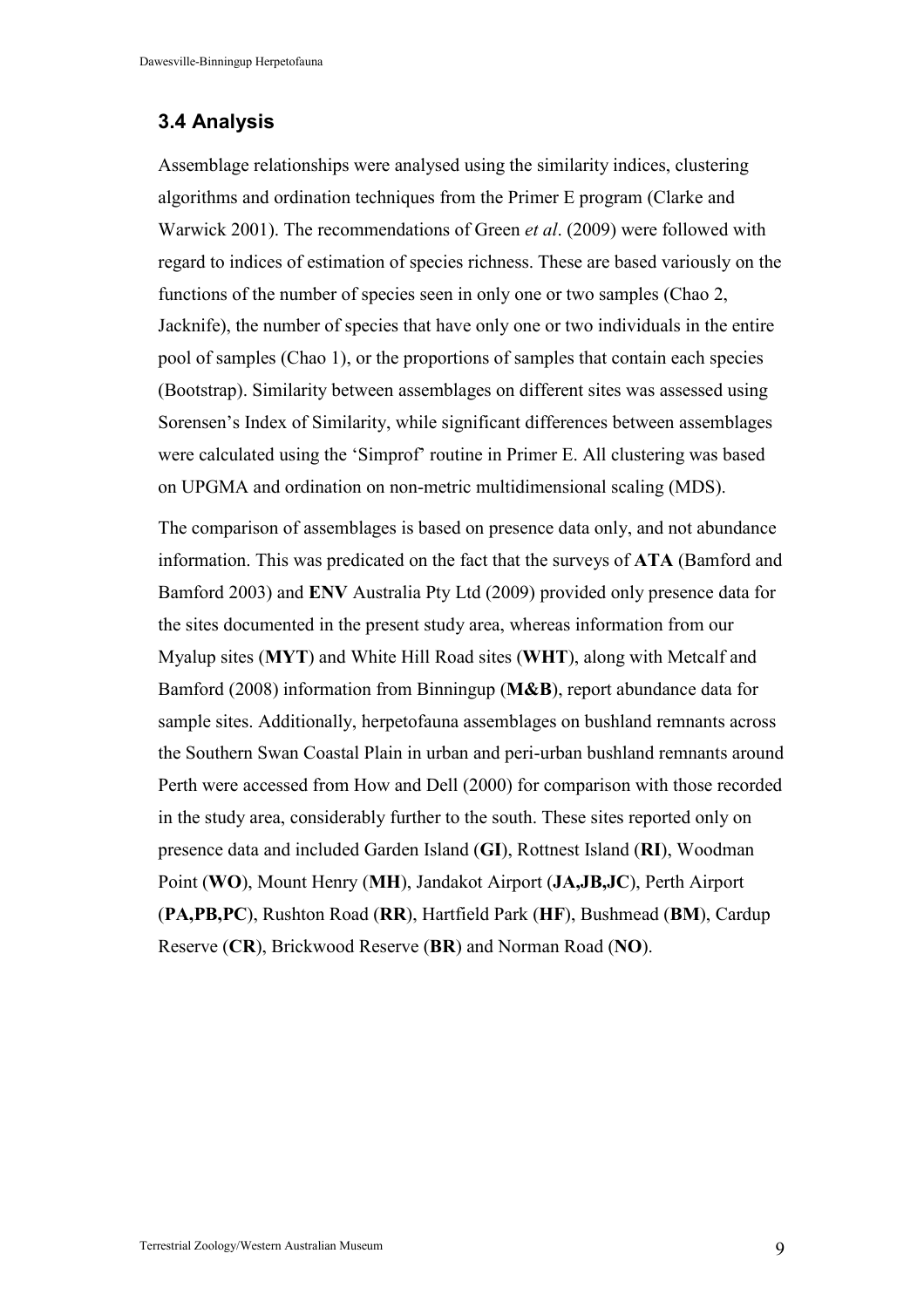## 4. Results

## 4.1 Species Recorded in the Study Area

The amphibian and reptilian species known to occur in the study area are listed and a brief comment on their distribution and relative abundance from literature and the Museum records is made.

Information collected on the herpetofauna of the Dawesville-Binningup area between March  $10^{th}$  and March  $20^{th}$  are presented in the following list, presented by families. The number in brackets after the species indicates the number of individuals observed and measured during the present survey. The generalized location and habitat of individuals recorded outside the regular sampling sites are also presented together with information on their activity.

## 4.1.1 Amphibians

### **HYLIDAE**

## Litoria adelaidensis

Museum specimens of this species are only recorded from Lake Clifton.

**Litoria moorei** (1) – adult active on road in salt lake immediately east of Preston Beach town site at 32.87933°S 115.66567°E.

More common in the north of the study area where it is know to be very abundant in several locations.

### LIMNODYNASTIDAE

### Heleioporus eyrei  $(2)$  – adults pit-trapped MY4West.

Probably widespread in freshwater habitats with locally very abundant populations (J. Dell pers. comm.)

### Limnodynastes dorsalis

Specimens in the Museum are from Mandurah, Yalgorup and Lake Preston.

### MYOBATRACHIDAE

#### Crinia georgiana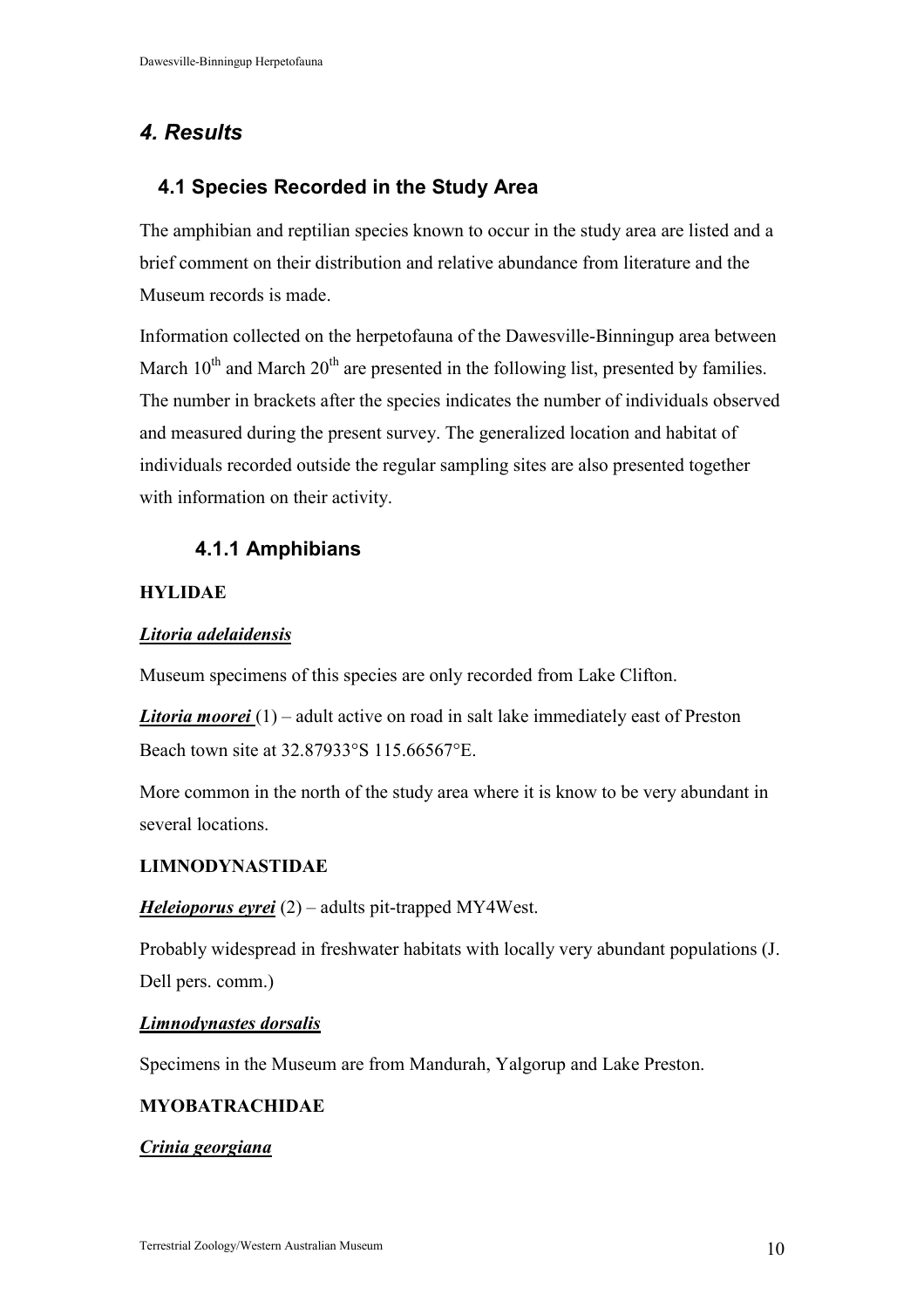Museum specimens are from Jeegarnyeejip and Culeenup Islands.

#### Crinia glauerti

One older museum specimen are from the Harvey River.

*Crinia insignifera*  $(2)$  – adults under limestone rocks in damp depression with bulrushes immediately north of Preston Beach town site at 32.87847°S 115.66146°E.

Widespread and abundant throughout the wetlands of the study area with museum specimens from many and varied locations.

#### Geocrinia leai

Represented by a population just south of Myalup with numerous individuals (J. Dell pers. obs.). These represent the most northerly known population on the Swan Coastal Plain and are in need of detailed biological investigation.

#### Pseudophryne guentheri

Specimens in the Museum collection are from Culeenup and Jeegarnyeejip Islands as well as Mandurah.

## 4.1.2 Reptiles

#### CHELONIIDAE

#### Caretta caretta

Two beached specimens from the Mandurah area.

#### **CHELUIDAE**

#### Chelodina oblonga

Several specimens are in the Museum from Lake Preston and one from Ravenswood.

#### AGAMIDAE

#### Ctenophorus adelaidensis

Two specimens in the Museum collections from Preston Beach and Caddadup Reserve.

**Pogona minor minor** (4) – 1 juvenile basking on limestone outcrop with heath in Yalgorup National Park (White Hill Road) at 32.68992° 115.61957°E and 3 juveniles pit-trapped WH2North, MY4West and MY2East.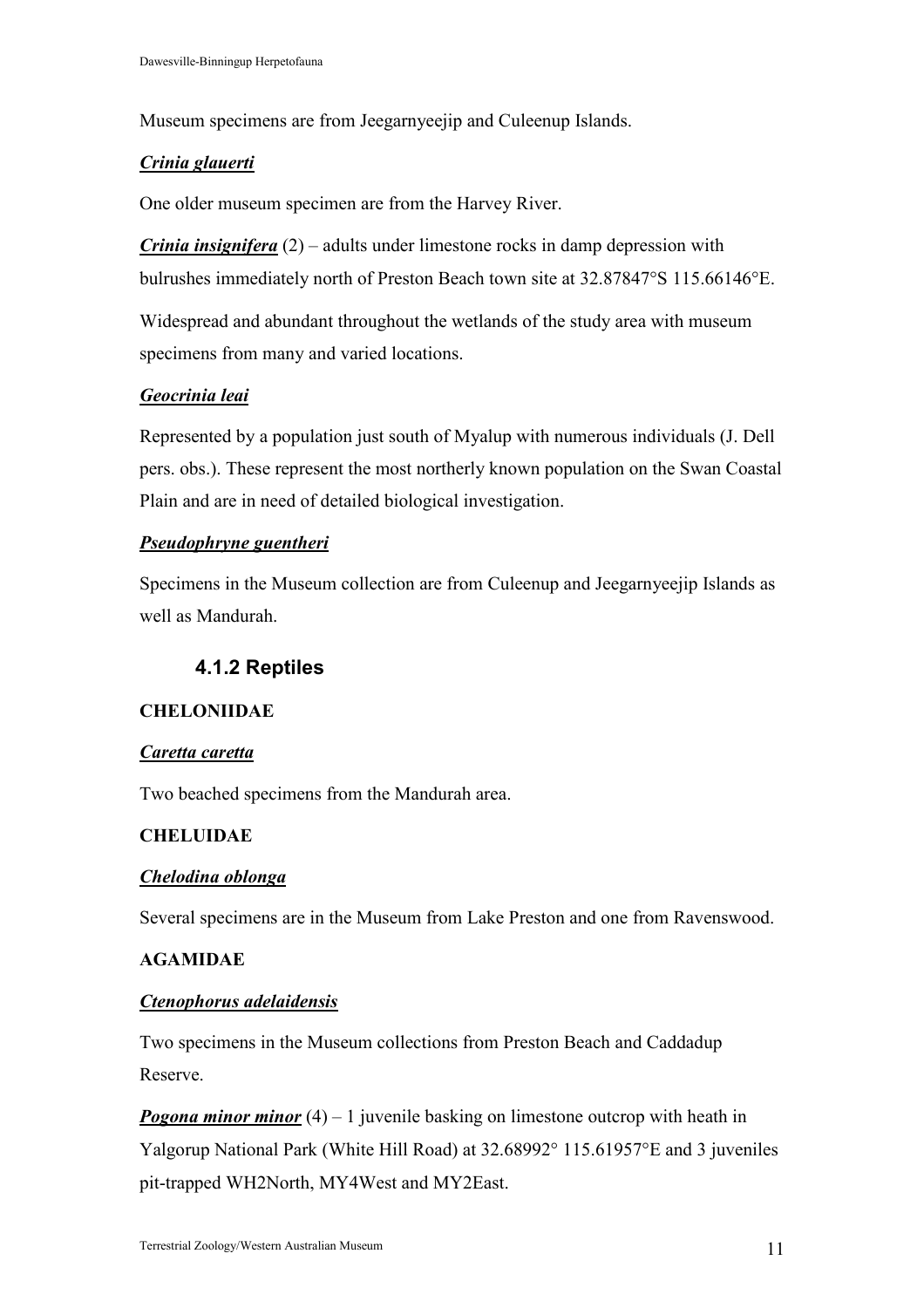Widespread through the study area and further south with locally abundant populations.

## DIPLODACTYLIDAE

**Strophurus spinigerus spinigerus**  $(3) - 1$  adult active on road in coastal dunes immediately before beach car park at Preston Beach, 2 adults pit-trapped WH1North and WH2North.

Both Museum specimens are from Yalgorup National Park.

## CARPHODACTYLIDAE

#### Nephrurus milii

A single Museum specimen from Mandurah

#### **GEKKONIDAE**

**Christinus marmoratus**  $(8) - 4$  adults and 1 hatchling active on Reading Road immediately north of Myalup town site, 1 adult active on Yalgorup Road at 32.67616°S 115.65034°E, 2 adults under bark on dead trees in Yalgorup National Park (Ellis Road) at 32.93155°S 115.69512°E.

Widespread from the north to the south of the study area and probably reasonably abundant throughout in treed communities.

## PYGOPODIDAE

Aprasia repens  $(1)$  – adult under dead Xanthorrhoea in Eucalyptus/Banksia woodland in Yalgorup National Park (Ludlow Road) at 32° 57' 32"S 115° 43' 29"E.

Numerous museum specimens from Mandurah but also know from Ballee, Culeenup and Jeegarnyeejip Islands within the lakes of the region.

**Delma fraseri** (2) – adults inside dead *Xanthorrhoeas* in Tuart/Peppermint woodland in Yalgorup National Park (White Hill Road) at 32.68992° 115.61957°E and beside drift fence WH3West.

No Museum specimens from the study area.

**Delma grayii**  $(2) - 1$  juvenile pit-trapped WH2Southand 1 adult inside dead Xanthorrhoea in low-lying Melaleuca thicket in Yalgorup National Park (Preston Beach Road) at 32.91630°S 115.70822°E.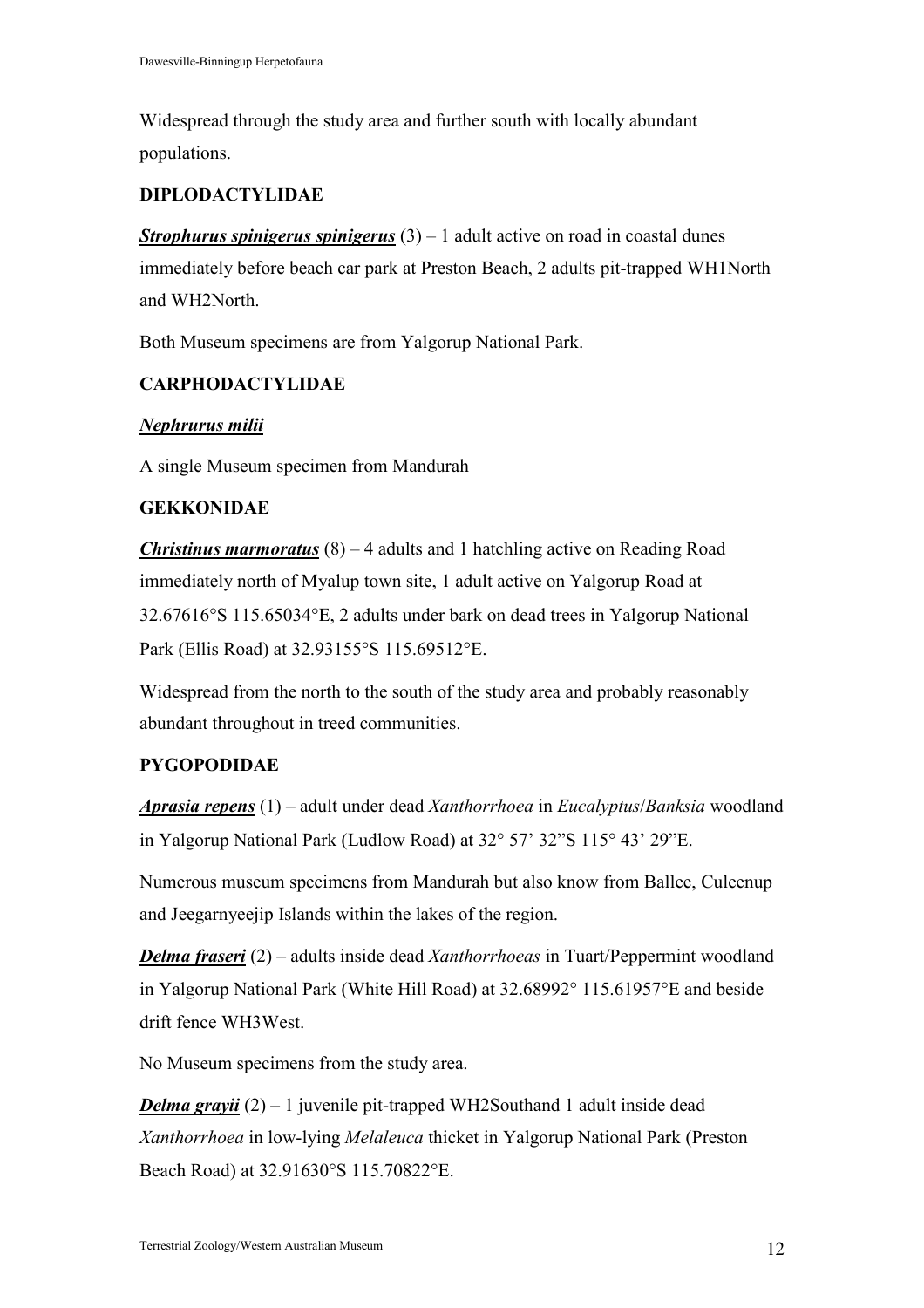Previously known only from Preston Beach with a voucher specimen in the Museum collections

**Lialis burtonis**  $(2) - 1$  juvenile pit-trapped WH5North and 1 adult pit-trapped WH1South.

Museum specimens are known from Mandurah, Dawesville and Culeenup Island

## Pygopus lepidopodus

Not known from Museum specimens but recorded on previous surveys of the study area – see Table2.

## **SCINCIDAE**

Acritoscincus trilineatum  $(1)$  – sub-adult under dead shrub in low-lying Melaleuca thicket in Yalgorup National Park (Preston Beach Road) at 32° 55' 01"S 115° 42' 34"E.

Probably widespread in moister habitats and known from Mandurah through to Waroona and Australind south of the study area.

**Cryptoblepharus buchananii** (11) – 1 adult in funnel trap MY5East, adults observed basking at various locations including on limestone blocks at Myalup Indian Ocean Resort, on power pole at MY3, on fence post at MY5 and inside dead Xanthorrhoeas in Yalgorup National Park (Ludlow Road) at 32° 57' 32"S 115° 43' 29"E.

Not well represented in the collections of the Museum but are abundant and widespread in the treed communities of the study area.

**Ctenotus australis**  $(6) - 1$  adult pit-trapped WH1South, 5 juveniles pit-trapped WH2North, WH3West, MY2East/West and MY3West.

The most abundant of the large terrestrial skinks and distributed throughout the study area.

## Ctenotus impar

A series of specimens in the Museum collection from Culeenup Island but also specimens from Lake Mealup, Mandurah and Austin Bay. Locally patchy in distribution.

## Ctenotus labillardieri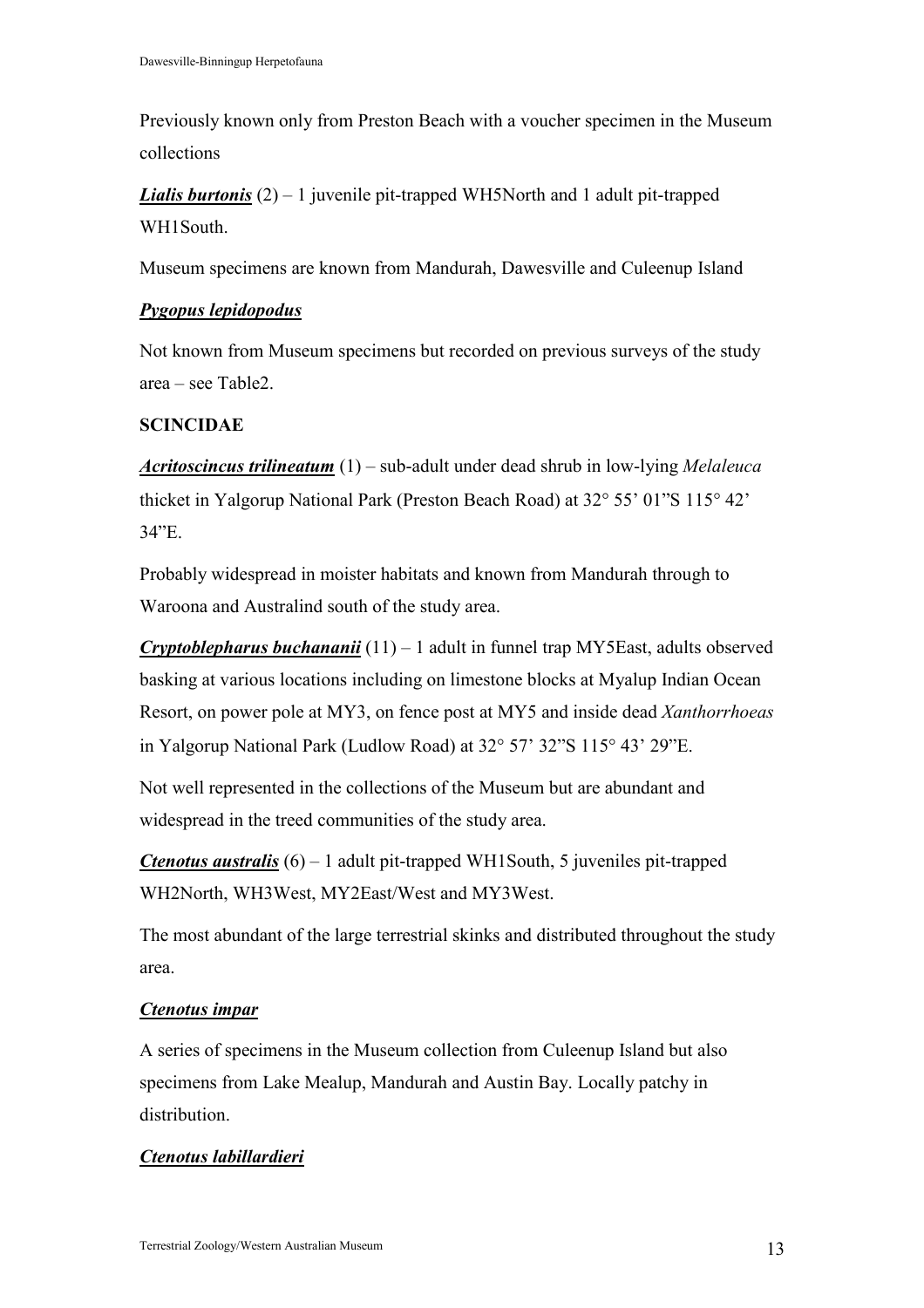Known from specimens at Lake Clifton and Yalgorup National Park but with a very patchy distribution. The specimen from Lake Mealup is genetically distinct from specimens of the same species on the Darling Range.

## Egernia kingii

Just four specimens in the collections from Mandurah, Yunderup, Jeegarnyeejip and Culeenup Islands. Nowhere abundant.

**Egernia napoleonis**  $(1)$  – adult active on Tuart tree on Reading Road immediately north of Myalup town site opposite MY2.

Relatively widespread but not common in the Museum collections with records from the broader areas of Harvey, North Dandalup, Lake Pollard and Australind.

*Hemiergis quadrilineata* (24) – 3 adults pit-trapped MY3East/West, adults under leaf litter, debris, dead logs and Xanthorrhoeas at various locations including WH2, WH3, WH4, in Yalgorup National Park along Preston Beach, Ellis, Ludlow Roads, Binningup Golf Course and at Leschenault Peninsula.

Widespread throughout the region and the most abundant skink in the study area with populations in all major terrestrial habitats.

**Lerista distinguenda** (7) – juveniles and adults pit-trapped MY4East and MY5East. Individuals distinctly darker with nasals in point contact or narrowly separated.

Three specimens in the Museum collections from Waroona and Lake Clifton, suggesting locally confined populations in the study area.

**Lerista elegans** (4) – 1 adult in sand under small stump in coastal fore dunes immediately west of MY2West, juveniles and adults pit-trapped WH2South and WH3West. Individuals distinctly paler with nasals in broad contact.

Generally widespread and locally abundant in most litter and sand dominated habitats.

## Lerista lineata

Museums specimen records from Mandurah, Caddadup Reserve, Preston Beach and Lake Clifton.

## Lerista lineopunctulata

Just a single Museum specimen record from its southernmost distribution at Lake Clifton.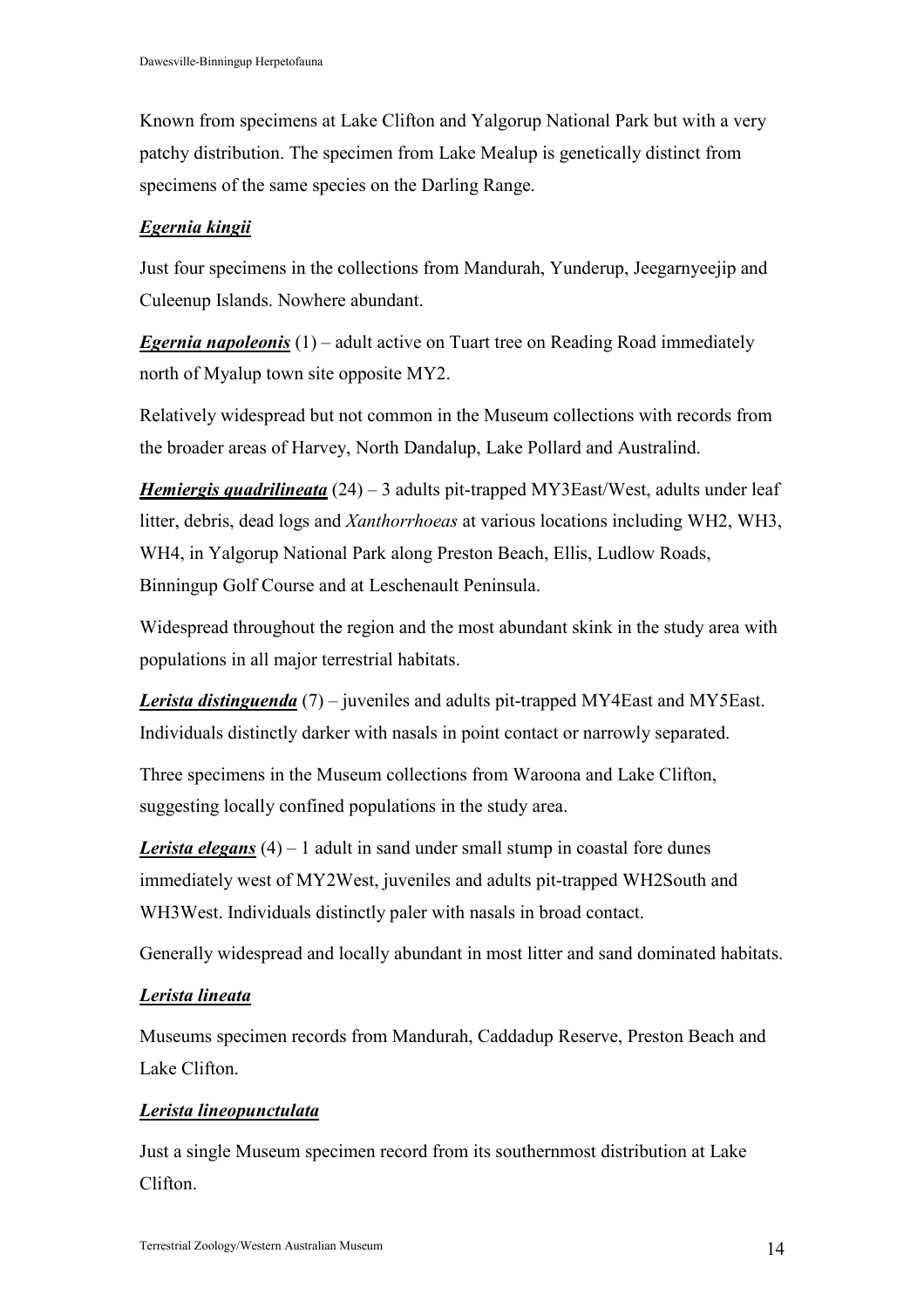*Menetia greyii*  $(11) - 2$  adults under pieces of old fence posts at Preston Beach, 1 adult under dead Banksia log in Yalgorup National Park (Ludlow Road) at 32° 57' 32"S 115° 43' 29"E, juveniles and adults pit-trapped WH5South, MY3East/West, MY4East and MY5East.

Museum specimens from several islands in the study area and the species is widespread and relatively common.

*Morethia lineoocellata*  $(5) - 1$  adult basking on rock at Myalup Indian Ocean Retreat, 1 juvenile active in leaf litter beside drift fence MY2East, 1 juvenile active on log at Preston Beach, 1 adult and 1 juvenile pit-trapped MY2West and MY5East.

Relatively common and widespread with numerous specimens from Lake Clifton and Lake Mealup in the broader study area.

**Morethia obscura** (3) – juveniles pit-trapped WH3East/West.

Represented by a single specimen in the Museum collections from Macatee Road.

**Tiliqua rugosa rugosa** (3) - 1 adult under *Acacia* leaf litter in coastal fore dunes immediately west of MY2West, 1 adult active under dense coastal Acacia in fore dunes in Leschenault Peninsula at 33.20235°S 115.68480°E, 1 adult active in secondary dunes along Taranto Road at 33.12670°S 115.69281°E.

Just a single Museum record from Mandurah but the species is widely distributed through the study area.

#### VARANIDAE

#### Varanus rosenbergi

Seen on Preston Beach Road north of Myalup during the reconnaissance survey.

*Varanus tristis tristis* (1) – adult basking on Tuart tree near WH4 in Yalgorup National Park (White Hill Road) at 32.69018°S 115.63988°E. Also evidence of tracks observed at this location and on firebreak in Yalgorup National Park (Preston Beach Road) at 32.91630°S 115.70822°E.

The only known record from the study area.

### TYPHLOPIDAE

#### Ramphotyphlops australis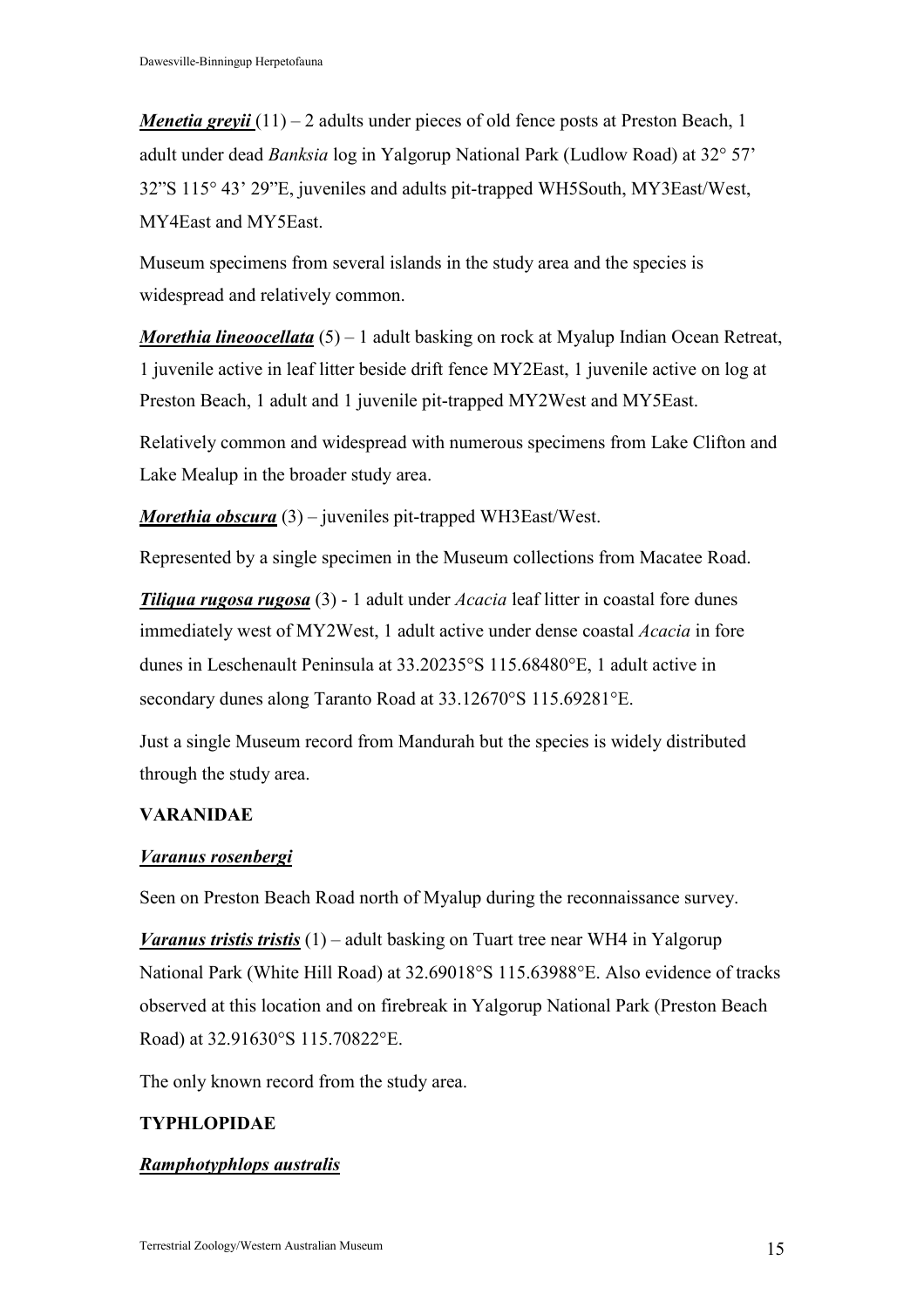Widespread on the southern Swan Coastal Plain and represented from numerous locations in the Museum collections.

#### BOIDAE

#### Morelia spilota imbricata

No Museum records but seen and photographed near Preston Beach during the survey period.

#### ELAPIDAE

#### Demansia psammophis

Just two specimens in the Museum from the broader areas of Harvey and Mandurah.

**Echiopsis curta** (1) - adult under *Acacia* leaf litter in coastal fore dunes in Leschenault Peninsula at 33.20235°S 115.68480°E.

All known specimen records are from Mandurah.

#### Elapognathus coronatus

Known from only a single specimen from Mandurah.

#### Hydrophis elegans

Known from just two beached specimens at Mandurah

#### Neelaps bimaculatus

Two museum specimens, both from Mandurah

#### Notechis scutatus

Four Museum specimens from the Mandurah area. Possibly occurs around wetlands further south.

#### Parasuta gouldii

Museum records from Mandurah, the Harvey Estuary and Binningup.

#### Pelamis platura

Beached specimens in collections from Mandurah south to Myalup.

**Pseudonaja affinis affinis**  $(2) - 1$  juvenile in funnel trap WH5North, 1 juvenile inside dead Banksia log at MY4.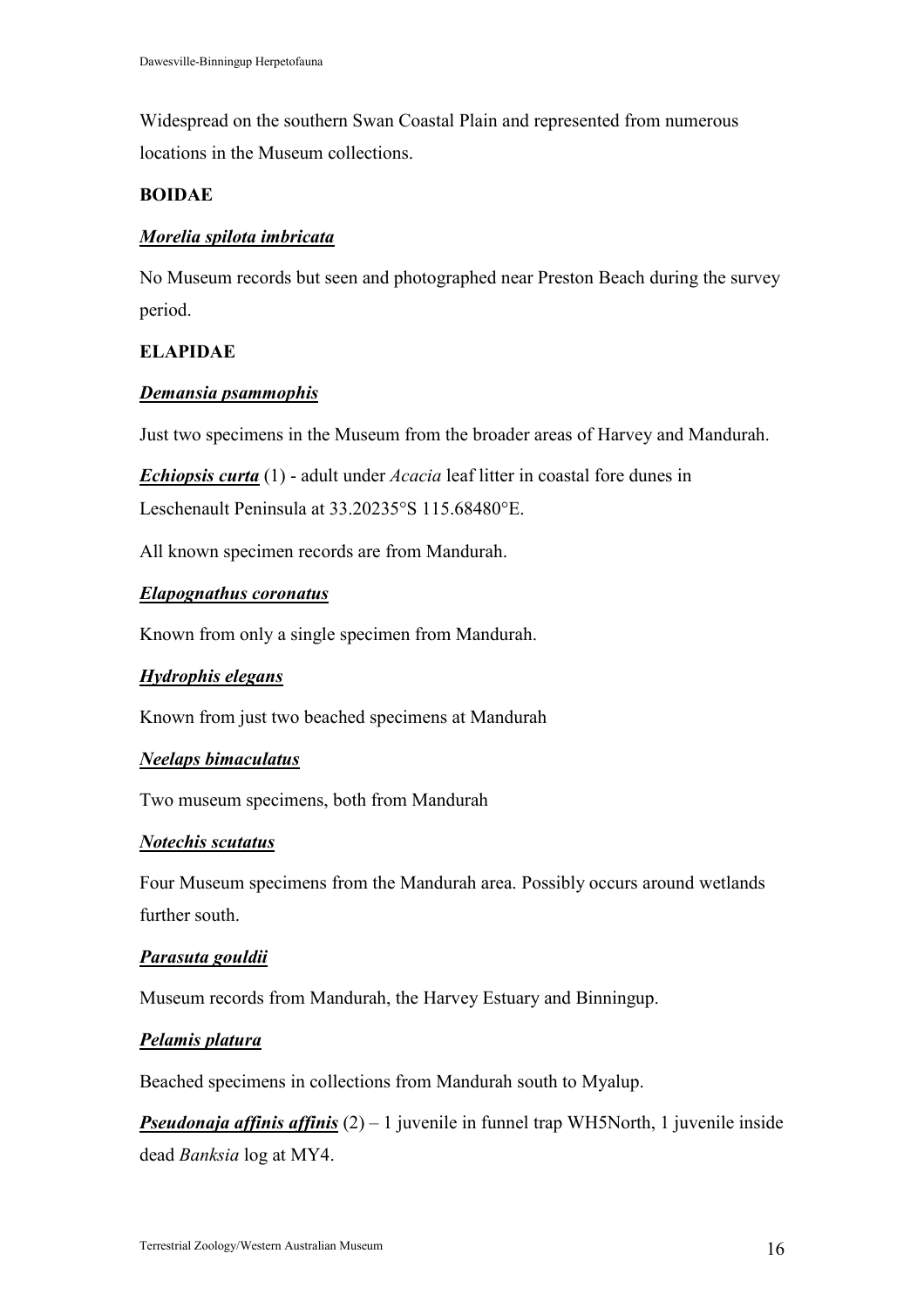Widespread through the study are but few specimens in the Museum. Seen on the reconnaissance survey on Preston Beach Road south of Preston Beach.

**Simoselaps bertholdi** (4) – 1 adult pit-trapped WH5South, 3 adults found trapped in old valve pit in secondary dunes immediately north of Preston Beach town site at 32.87847°S 115.66146°E.

The majority of Museum records are from Mandurah but also known from as far south as Binningup within the study area.

## 4.2 Additional Data on Museum Surveys

Information on the herpetofauna of the study area was also obtained from the opportunistic recordings by numerous colleagues. Species observed outside the main sampling period are indicated in Table 2 and Table 3. They include the additional species of Litoria adelaidensis, Limnodynastes dorsalis recorded by John Dell during spring 2008. The monitor, *Varanus rosenbergi* recorded during the reconnaissance survey in late January 2009 north of Myalup, and the photographic record of the Carpet Python, Morelia spilota imbricata, by Nick Cairns during early April 2009 near Preston Beach.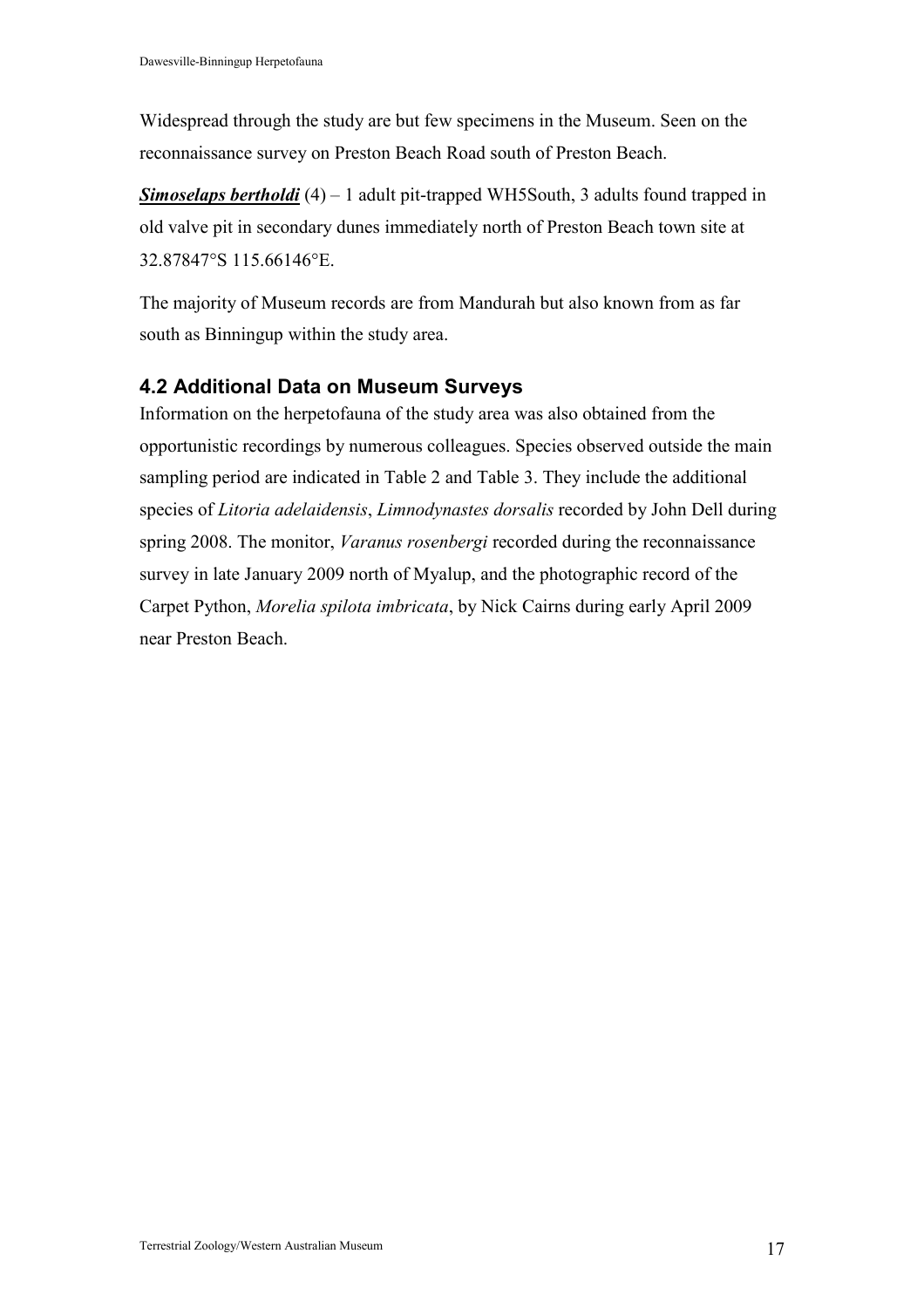## 5. Discussion

## 5.1. Methodological Appraisal

All surveys are limited by methodological constraints on both temporal and spatial scales. An appraisal of these limitations is essential prior to the interpretation of the results from the present project.

Contractually, the locations of survey were determined by suitability of landforms and vegetation types that reflected the dominant types in both the northern and southern part of the study area. White Hill Road traverses the northern limits of the Yalgorup National Park and the sampling sites chosen represent the major vegetation of the near-coastal landform types. The sampling sites in the southern location were determined by the presence of, and permitted access to, natural vegetation in the Myalup area.

The period of survey and sampling of the herpetofauna in the Dawesville-Binningup area has been both brief in seasonal and daily terms. The main survey between the  $10^{th}$  and  $20^{th}$  of March 2009 was conducted at a time that was not conducive to peak activity by either reptiles or amphibians on the Swan Coastal Plain. Figure 2 shows that reptile activity in the Perth area decreases rapidly over the autumn period, while amphibian activity remains low until the first of the late autumn rains occurs, usually in April. Given the unfavourable climatic conditions for a survey in March, the resultant herpetofauna assemblage documented is surprisingly rich and compares favourably with other surveys of the area (see Section 5.2) that were undertaken in more favourable seasons. Similarly, the limitation to 11 days sampling is generally considered inadequate to document any but the more abundant of species in an area (How 1998).

The regular documentation of reptiles and amphibians seen in the area by DEC staff during the six months prior to the detailed survey had shown that reptiles and amphibians were widespread but were not recorded regularly. That information coupled with data collected on the reconnaissance survey in late January 2009, the main survey in March 2009 and opportunistic recordings made subsequently, have shown the area to have a relatively diverse and complete herpetofauna (Figure 3). The species accumulation plot for the survey in Figure 3 indicates that there are still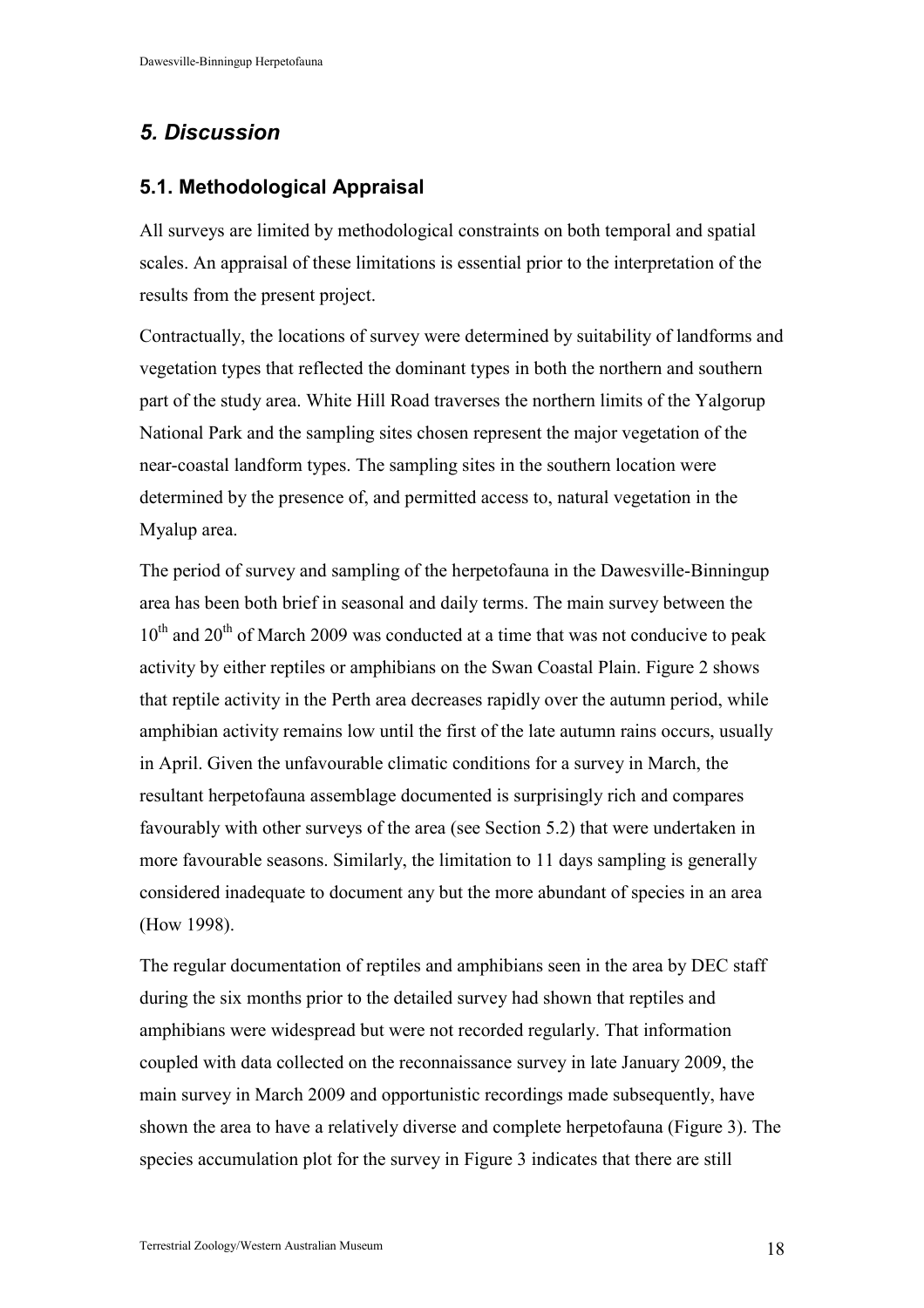several species that should be recorded (see Section 5.2), with the Chao2 estimate (33.1), the Jacknife estimate (37.2) and the Bootstrap estimate (33.5) all showing that in excess of 33 species should occur in the study area. The absence of any clear asymptote in the species count (Figure 2) indicates that many more species, over and above these estimates, may be expected with additional time sampling; this is infact supported by Table 1 and 2 that document the species recorded from the area previously.





When we considered the data on a location specific profile, it was clear that neither the sampling in the White Hill Road of the Yalgorup National Park, or the Myalup area in the southern study area, are adequate to make conclusive remarks about the herpetofauna assemblages in those specific locations.

#### 5.2 Species Occurrence

The caveats identified in the previous section on the limitations of the methodology employed provide background to an examination of the composition of the species assemblage documented during the sampling period.

The recording of 24 species of reptile and 5 amphibians in this survey is comparable to other reports (Table 1 and 2) of the near-coastal herpetofauna in the study area and further to the south (Bow 1999, Bamford and Bamford 2003, Metcalf and Bamford 2008, ENV Australia Pty Ltd 2009). Bow's (1999) study was a year long intensive study of the Maidens Reserve and adjacent areas in the Bunbury metropolitan region and is the only study that has a strong seasonal component to its sampling. The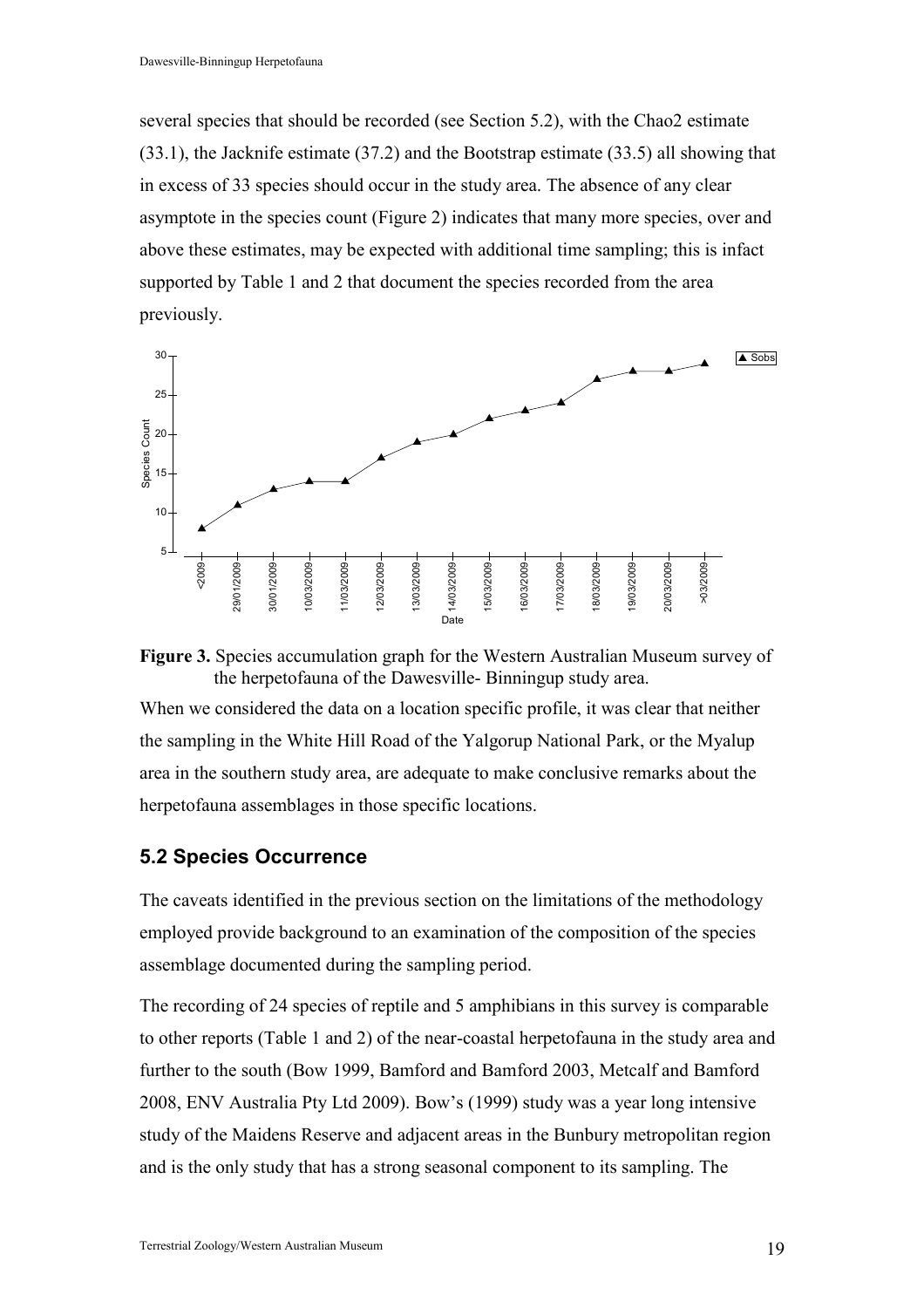majority of grey literature from the study area (except those listed above) is based on literature surveys and Museum records and does not provide novel information for analysis or evaluation.

The two previous studies in the northern part of the study area (Bamford and Bamford 2003, Env Australia Pty Ltd 2009) recorded 22 and 28 reptiles and six and five amphibians, respectively, which is slightly higher than the 20 reptiles and two amphibians recorded from the White Hill Road sites during the current survey. The only previous survey of the southern portion of the study area by Metcalf and Bamford (2008), at Binningup, recorded 14 reptiles and three frogs, very similar to numbers recorded by the present surveys of 14 reptiles and a frog from the Myalup area. Bow's more intensive 1999 survey in the near-coastal dunes of the Bunbury area documented 16 reptiles but seven amphibians.

There is one gazetted species of major conservation significance, the python Morelia spilota imbricata, and one listed in the Department of Environment and Conservation's Priority List, the skink Lerista lineata (P4). Otherwise, all species are thought to be secure and not in need of any special conservation protection.

The predicted herpetofauna assemblage of around 33 species (see Section 5.1), is likely to be an underestimate. By examining the records of terrestrial species in the collection of the Western Australian Museum, and those from other studies from the broader area, it is possible that an additional three frogs and up to 12 reptiles could occur. Those species might include the amphibians Crinia georgiana, Crinia glauerti and Pseudophryne guentheri, the lizards, Nephrurus milii, Pygopus lepidopodus, Ctenotus impar, Ctenotus labillardieri, Lerista lineata, Lerista lineopunctulata, and the snakes, Ramphotyphlops australis, Demansia psammophis, Elapognathus coronatus, Neelaps bimaculata, Notechis scutatus and Parasuta gouldii. The record of the frog Heleioporus psammophilus from the Bunbury area (see Table 1 and Bow 1999) is of questionable authenticity, given the preference of the species for specific substrates not usually found on the Swan Coastal Plain.

An intensive search for frogs during or after the first autumn rains will, doubtless, find some of the expected species. The gecko, N. milii, is rare on the Swan Coastal Plain and populations are unlikely to persist in the area. The Scaly-foot, Pygopus lepidopodus has been recorded from the region (Bamford and Bamford 2003, ENV 2009) but is nowhere common, while the burrowing skink, L. lineata, the legless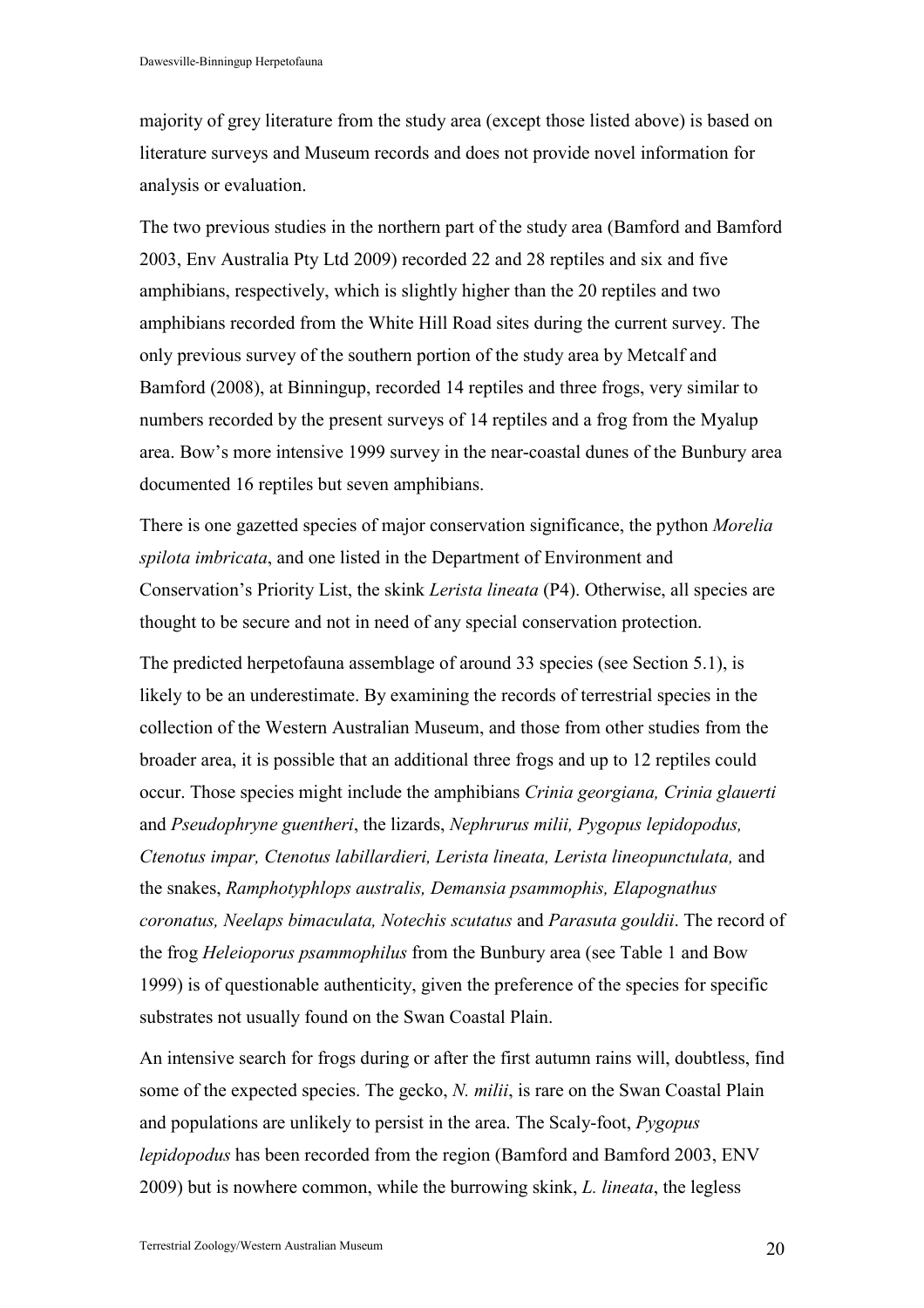lizard, Delma grayii, and the Heath Dragon, C. adelaidensis, have only recently been shown to occur in the region with isolated populations that represent the southern limits of their ranges (Davis and Bamford 2005, Davis and Wilcox 2008, Thompson et al. 2008). Of particular importance to understanding the herpetofauna of this area is the need to have clear access to the 'grey', or unpublished literature; this is clearly exemplified by the published note on the range extension of the burrowing skink, L. lineopunctulata, from the Yalgorup area (Davis and Bamford 2005). This species had been known from as far south as Maiden's Reserve near Bunbury since 1999 (Bow 1999) but remains unpublished in his BSc (Hons) dissertation. Current molecular examination of the Ctenotus labillardieri species complex has shown that at least three of the isolated populations south of Perth, (Lake Mealup, Cape Naturaliste, Yallingup Brook) are genetically distinct from typical C. labillardieri on the Darling Scarp and Range and are probably referable to C. lancelini (S. Keogh pers.comm).

Snakes are generally in lower numbers than lizards and considerably more sampling time and effort is required to adequately document their presence. All the above listed snake species are known to occur in the area but are generally rarely seen or captured. Consequently, when comparisons of reptile assemblages are undertaken it is generally more meaningful to eliminate snakes from the analysis due to their inadequate sampling and reporting.

### 5.3 Assemblage Characteristics

#### 5.3.1 Amphibians

The analysis of the amphibian fauna known from the study area indicates that it is similar to others recorded in the region and from most others recorded on the Southern Swan Coastal Plain (Figure 4). The exceptions to this broad generalization is that a single species (Limnodynastes dorsalis) is known from Woodman Point (WO) and the absence of amphibians on Garden Island (GI), consequently, both those areas have significantly different assemblages in Figure 4. The presence of *Geocrinia leai* at Myalup also gives that assemblage a significantly different relationship to all others examined on the Swan Coastal Plain.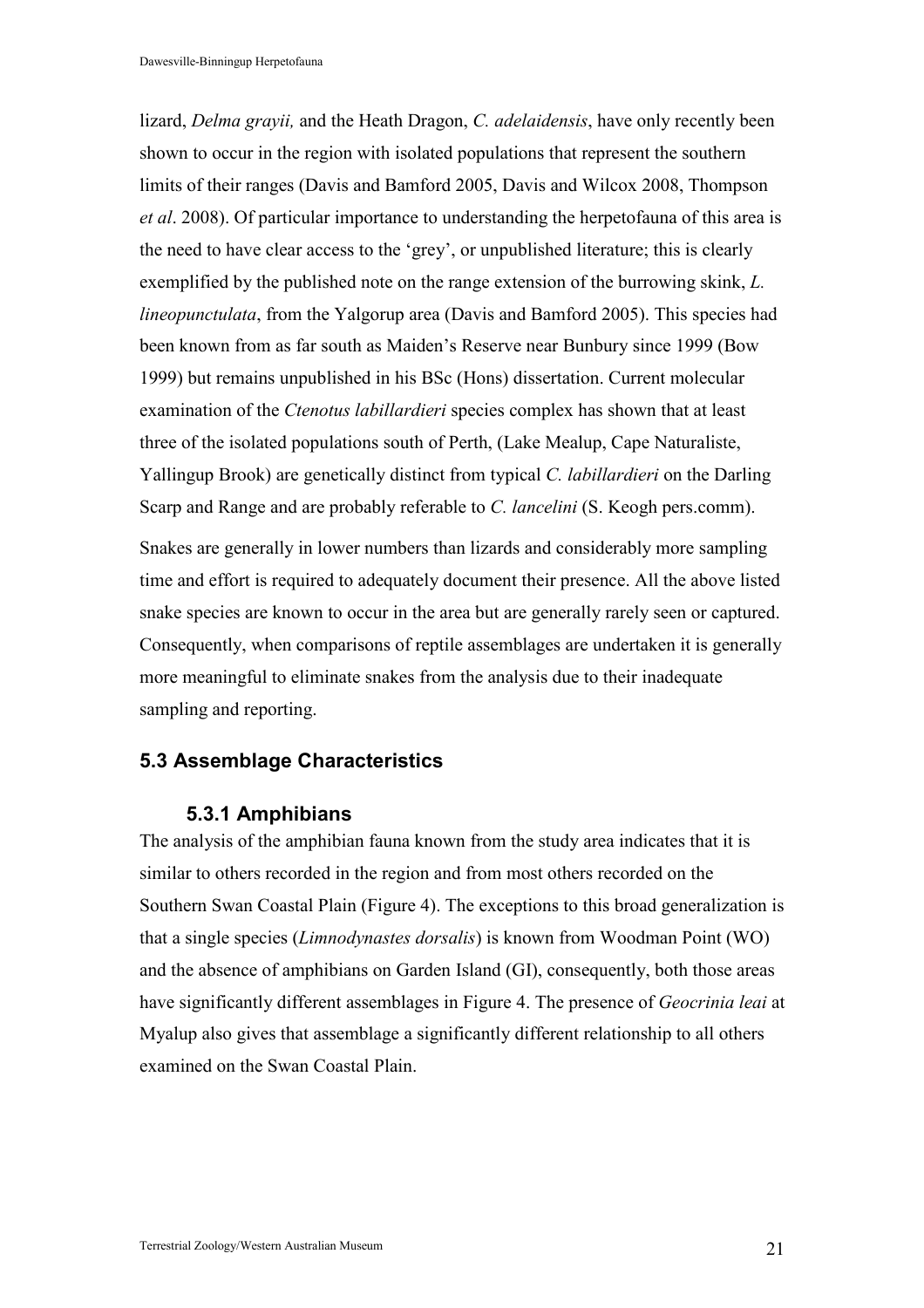

Figure 4. Amphibian assemblages of the locations sampled in the study area and sites sampled by How and Dell (2004) on the Southern Swan Coastal Plain near Perth. Cluster dendrogram from UPGMA on Sorensen's Index of Similarity; black lines demarcate boundaries between the three significant assemblages recognised. Bamford and Bamford (2003) north Yalgorup [ATA], Bushmead [BM], Brickwood Reserve [BR], Cardup Reserve [CR], ENV Australia Pty Ltd (2009) north Yalgorup [ENV], Garden Island [GI], Hartfield Park [HF], Jandakot Airport [JA,JB,JC], Norman Road [NO], Metcalf and Bamford (2008) Binningup [M&B], Myalup [MYT], Mount Henry [MH], Perth Airport [PA,PB,PC], Rottnest Island [RI], Rushton Road [RR], White Hill Road [WHT], Woodman Point [WO]..

### 5.3.2 Reptiles

The entire reptile assemblage of sites on the Southern Swan Coastal Plain are presented in Figure 5, despite the fact that our data shows that snakes, in particular, are under-recorded by the present study.

Eight discrete assemblages are recognised from the sites evaluated. Of relevance to the present study is that the northern three sites surveyed in the study area (ATA, ENV, and WHT) all link with the reptiles found on Rottnest and Garden Island, while the three southern sites surveyed (MT, M&B and MYT) all form their own significant assemblage. There is no overlap in the assemblages of the Dawesville- Binningup study area with any of those further north on the Southern Swan Coastal Plain from around Perth, whether they are either near-coastal or well inland.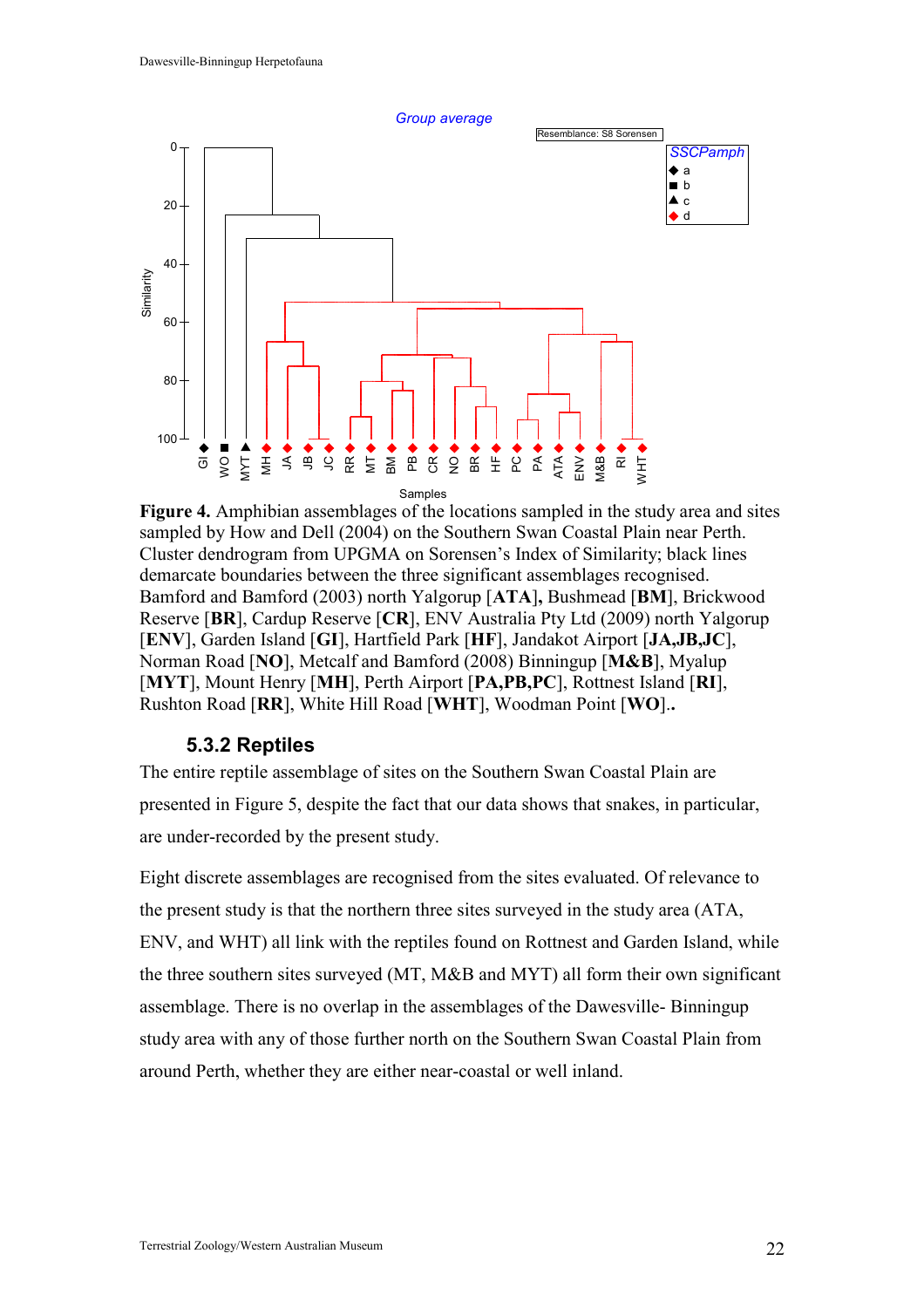

Figure 5. Reptile assemblages recorded from sites on the Southern Swan Coastal Plain based on Sorensen's Similarity Index and non-metric multidimensional scaling ordination plot. Statistically different assemblages are indicated by different symbols. Bamford and Bamford (2003) north Yalgorup [ATA], Bushmead [BM], Brickwood Reserve [BR], Cardup Reserve [CR], ENV Australia Pty Ltd (2009) north Yalgorup [ENV], Garden Island [GI], Hartfield Park [HF], Jandakot Airport [JA,JB,JC], Norman Road [NO], Metcalf and Bamford (2008) Binningup [M&B], Myalup [MYT], Mount Henry [MH], Perth Airport [PA,PB,PC], Rottnest Island [RI], Rushton Road [RR], White Hill Road [WHT], Woodman Point [WO].

### 5.3.3 Lizards

Lizards are usually comprehensively recorded by quantitative and opportunistic sampling over relatively short time frames (How 1998) and were used by How and Dell (2000) to examine the detailed changes in reptile assemblage structure on landforms across the Swan Coastal Plain.

With only the lizard species considered for analysis, the pattern of assemblage relationships changes markedly (Figure 6). Six assemblages are recognised for locations on the Southern Swan Coastal Plain and, of particular significance to this study is that, all sites documented in the Dawesville- Binningup study area and that of the Maiden's Reserve near Bunbury fall into one assemblage type. The three separate surveys of both the Jandakot (JA,JB,JC) and Perth (PA,PB,PC) Airports also have a similar lizard assemblage.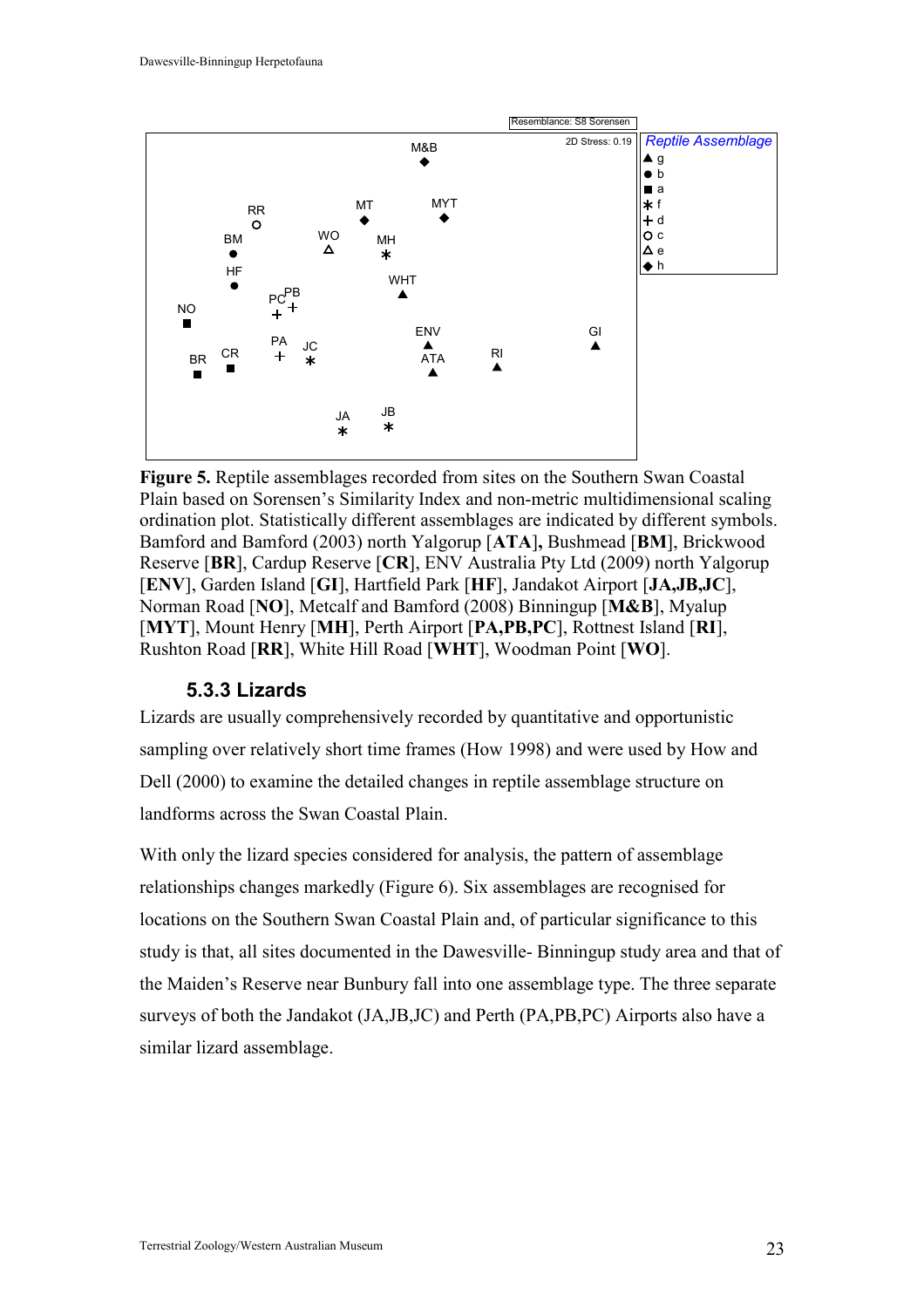

Figure 6. Lizard assemblages recorded from sites on the Southern Swan Coastal Plain based on Sorensen's Similarity Index and non-metric multidimensional scaling ordination plot. Statistically different assemblages are indicated by different symbols. Bamford and Bamford (2003) north Yalgorup [ATA], Bushmead [BM], Brickwood Reserve [BR], Cardup Reserve [CR], ENV Australia Pty Ltd (2009) north Yalgorup [ENV], Garden Island [GI], Hartfield Park [HF], Jandakot Airport [JA,JB,JC], Norman Road [NO], Metcalf and Bamford (2008) Binningup [M&B], Myalup [MYT], Mount Henry [MH], Perth Airport [PA,PB,PC], Rottnest Island [RI], Rushton Road [RR], White Hill Road [WHT], Woodman Point [WO].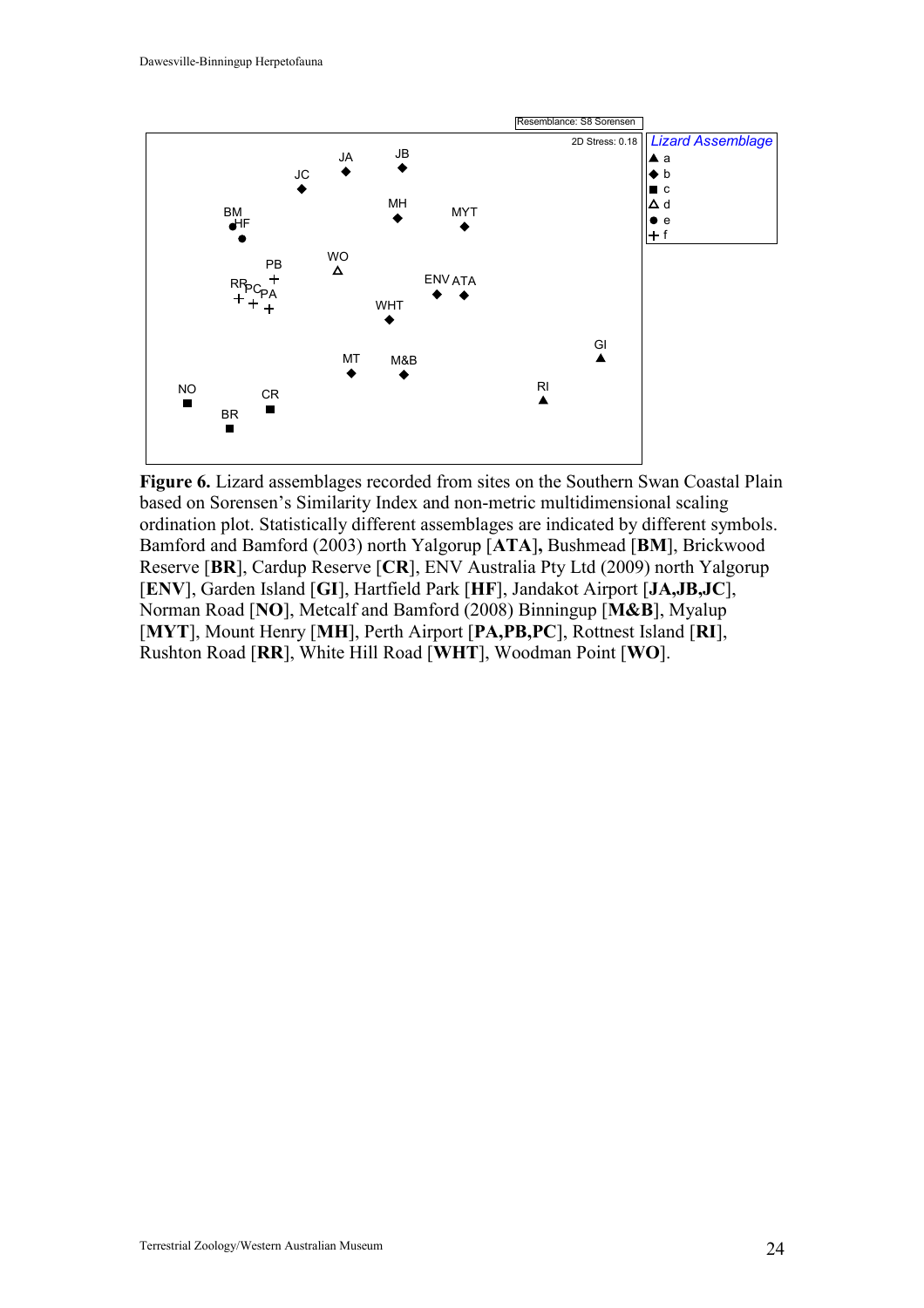## 6. Conclusions

The information gained on the brief survey of the herpetofauna of the near-coastal landforms of Dawesville-Binningup area during in autumn of 2009 has complemented that available in prior short-term surveys of the same general area. Only surveys undertaken for EIS assessment of private lands within the region and that provided novel data were considered. Two of the previous studies were in the northern part of the study area (Bamford and Bamford 2003; ENV Australia Pty Ltd 2009) while the third was in the extreme south at Binningup (Metcalf and Bamford 2008) thus allowing for some comparative information to the current survey.

By comparison with areas to the north on the Swan Coastal plain there is a lower species richness and this diminishing species richness continues southward through the study area (see 5.2 above). Four lizard species (Ctenophorus adelaidensis, Delma grayii, Lerista lineata, L. lineopunctulata) are known to be at the southern limits of their distribution in the study area and, of these, only D. grayii were recorded during this survey. There is a strong probability that additional species will be recorded from the study area when additional sampling is undertaken at a time of the year more conducive to herpetofauna activity (see 5.1 above).

The specific habitat requirements of the taxa recorded by this survey show that the majority are habitat generalists and that there are suitable natural areas remaining for species to persist in the longer-term. The more habitat specific taxa are less likely to be captured at times of the year when herpetofauna activity is much reduced, while species that apparently occur in isolated populations on the Swan Coastal Plain (e.g. Ctenotus impar, Ctenotus labillardieri) are unlikely to be recorded without intensive spatial sampling. The latter species is of major significance as its systematic status is currently being reviewed (P. Doughty pers. comm.) and several isolated populations south of Perth have been shown to be taxonomically distinct from current conspecifics on the Darling Range and may, in fact, represent populations of the Lancelin Island Skink, C. lancelini.

The composition of the reptile and frog assemblages recorded from the study area show them to be relatively similar to one another, particularly for the lizards and amphibians, and closely related to those outside the area that are located on nearcoastal dune landforms. These near-coastal assemblages differ markedly to those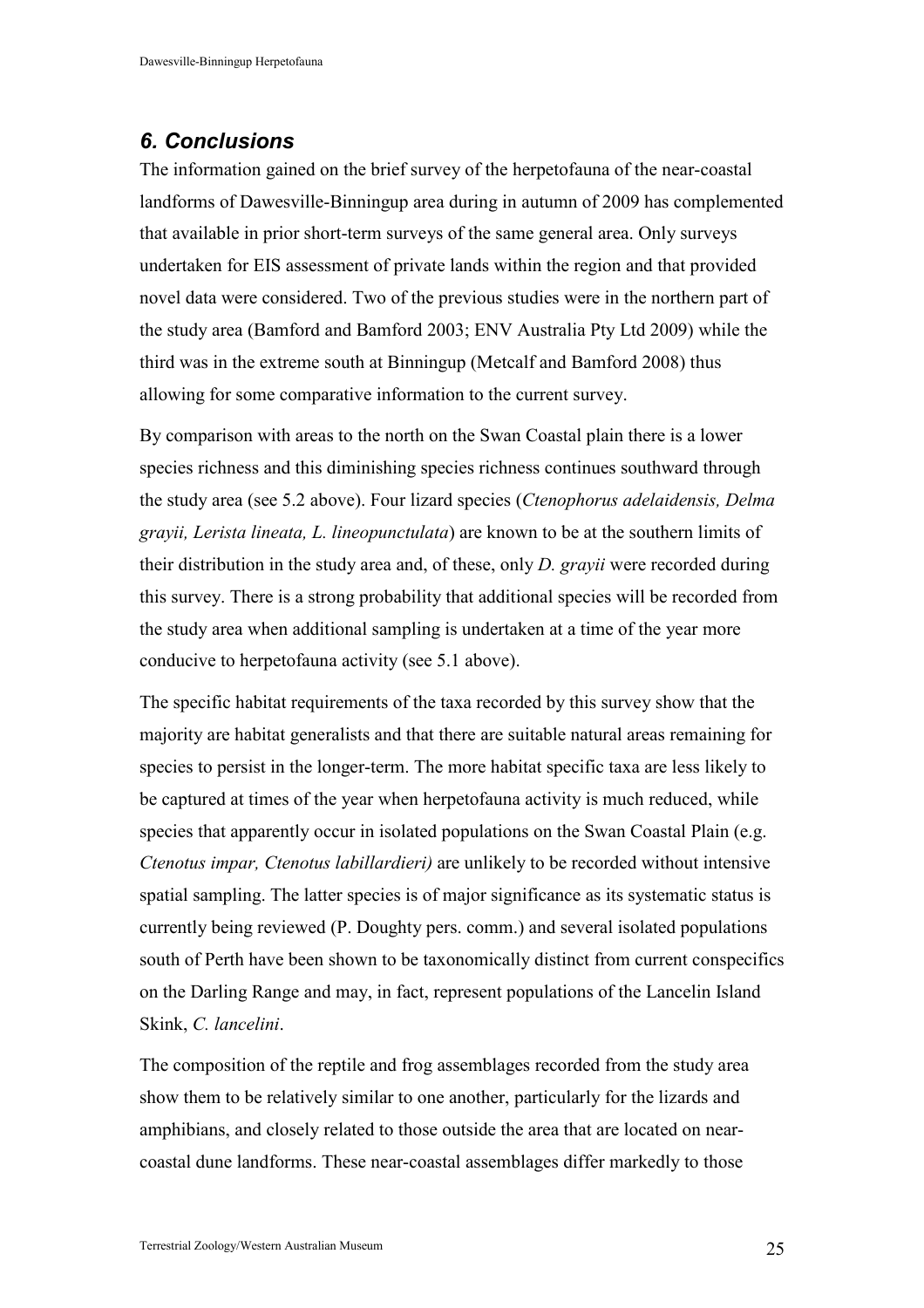documented on landforms distal to the coast further north, a fact that supports the previous findings of How and Dell (2000) of diverse assemblages being distributed on landforms across the Swan Coastal Plain near Perth.

It is highly probable that the reptile and frog fauna of the near-coastal dunes south of Dawesville represent important contiguous distributions of populations that have been subjected to major fragmentation, alteration and extinctions further north on the Swan Coastal Plain.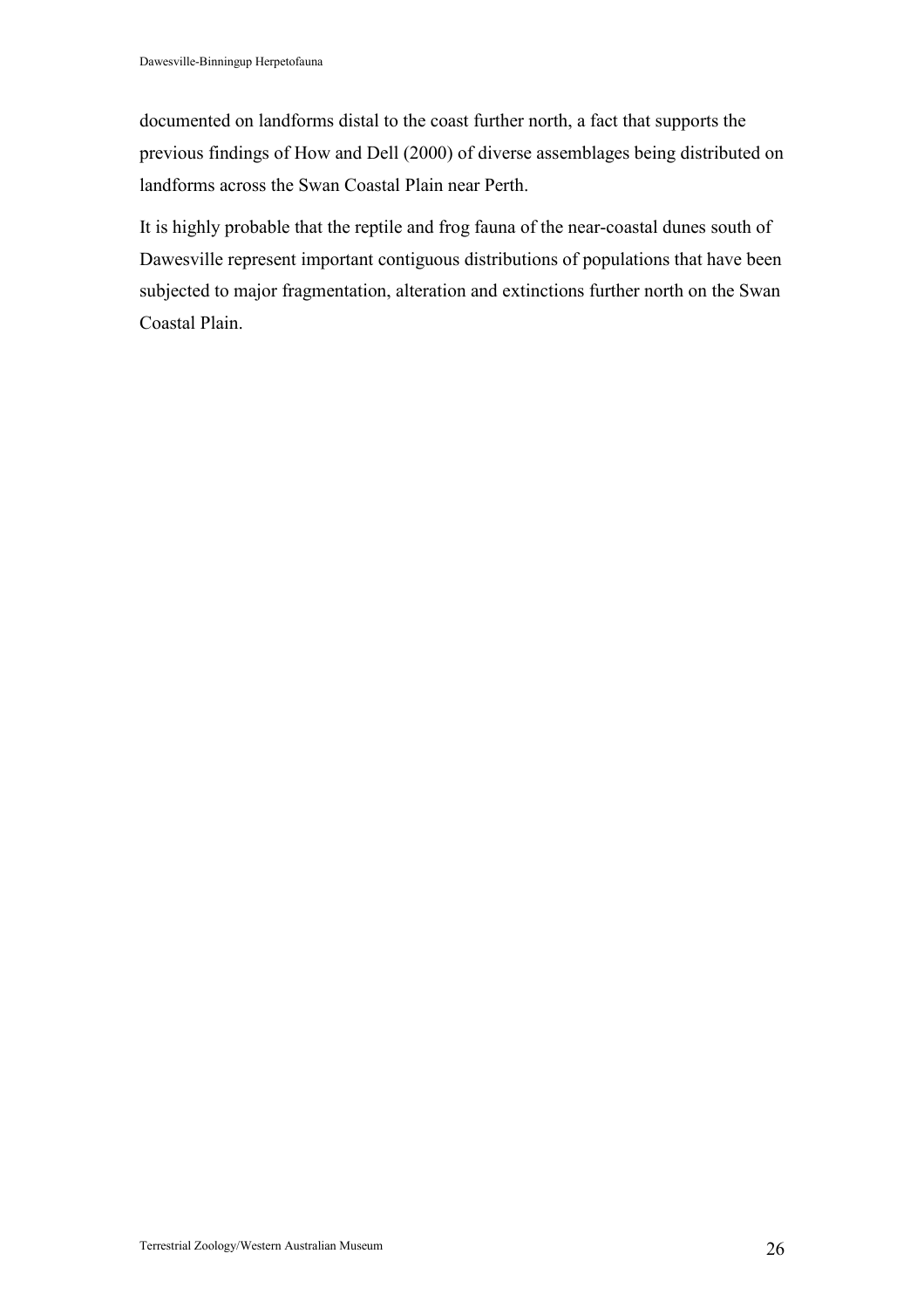## 7. Acknowledgments

The support and encouragement of the EPA advisory group in the Department of Environment and Conservation, particularly Bridget Hyder and John Dell, is gratefully acknowledged. We are also indebted to them for detailed site descriptors in Appendix 1 and, along with Mark Cowan, for comments on content.

The field component could not have been successfully conducted without the skills and expertise of Mr David Algaba who provided invaluable assistance to BM.

The sampling was conducted under the DEC Reg 17 License No. SF006721 to the Western Australian Museum and the approval of the regional office in Mandurah for study in Yalgorup National Park, We appreciate the support of Mr Steve Dutton and his staff in the Mandurah Regional office of DEC.

The Western Australian Museum operates under the DEC Animal Ethics Committee approval 2006/57.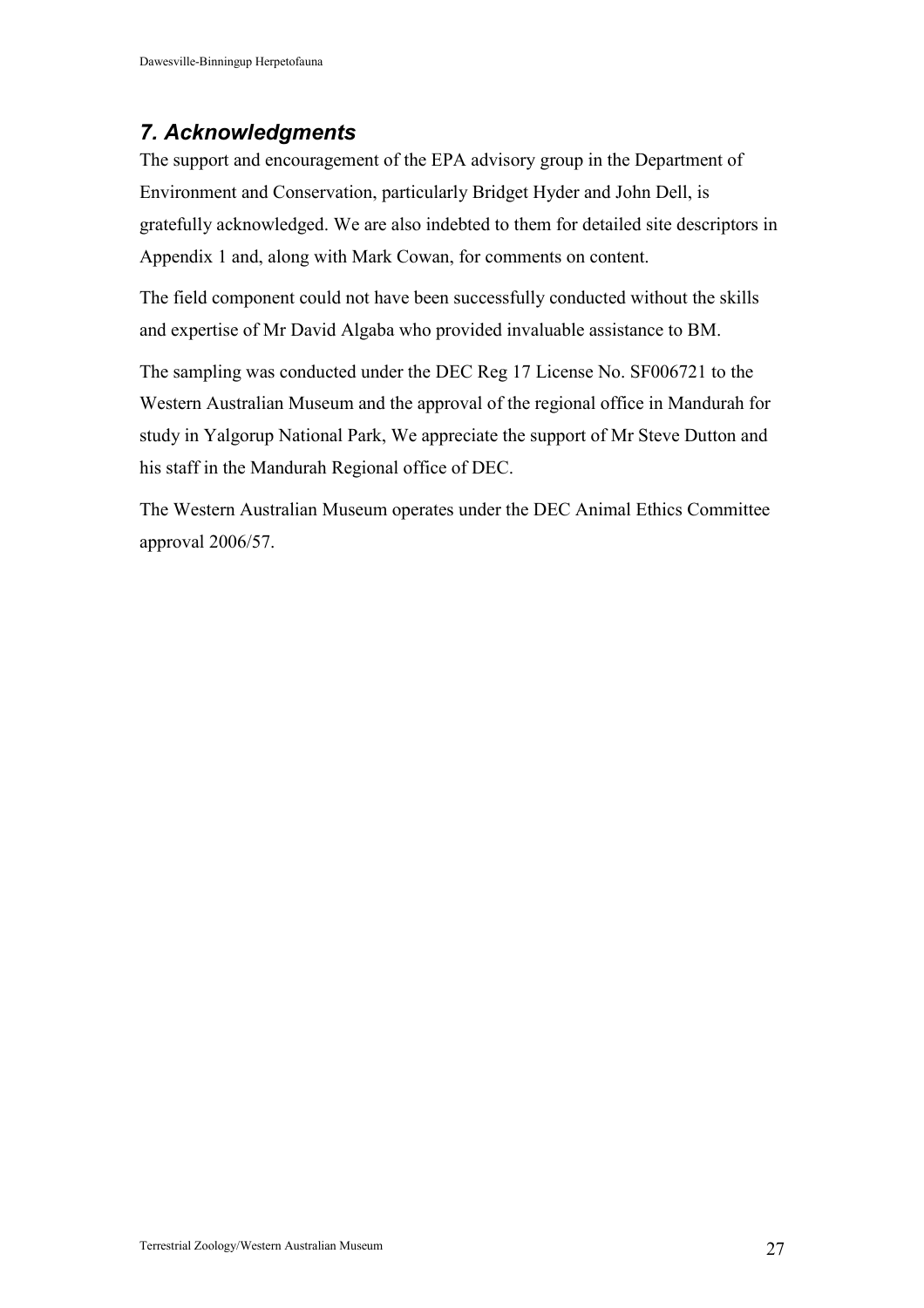Table 1. Amphibians recorded from the Dawesville-Binningup near coastal Landforms. Asterix denotes captured by other surveys or in literature survey. <sup>1</sup> Data from Bamford and Bamford (2003) for ATA from Preston Beach area ; <sup>2</sup> Data from Metcalf and Bamford (2005) from Binningup area; <sup>3</sup> Data from ENV Australia Pty Ltd (2009) for the Preston Beach area; <sup>4</sup> Data from Bow (1999) from the Maidens area, Bunbury.

| ັ່<br>Myalup (MY)<br><b>TAXON</b> |  |  |   |               |               |        |                |   |   | White Hill Road (WH) |   | <b>WAM</b><br>Survey | $\mathbf{A} \mathbf{T} \mathbf{A}^1$<br>98-03 | $M\&B2$<br>2008 | ENV <sup>3</sup><br>2009 | Maidens<br>Quind | Maidens<br>Spear | Maidens<br>Bassen. | Maidens<br>Total<br>MT <sup>4</sup> | <b>WAM</b><br>Record<br>S |
|-----------------------------------|--|--|---|---------------|---------------|--------|----------------|---|---|----------------------|---|----------------------|-----------------------------------------------|-----------------|--------------------------|------------------|------------------|--------------------|-------------------------------------|---------------------------|
| <b>Sites</b>                      |  |  | 3 | 4             | $\mathcal{L}$ | T      | $\overline{2}$ | 3 | 4 | 5                    | m |                      |                                               |                 |                          |                  |                  |                    |                                     |                           |
| <b>HYLIDAE</b>                    |  |  |   |               |               |        |                |   |   |                      |   |                      |                                               |                 |                          |                  |                  |                    |                                     |                           |
| Litoria adelaidensis              |  |  |   |               |               |        |                |   |   |                      |   | $\ast$               | $\ast$                                        |                 |                          |                  |                  |                    |                                     |                           |
| Litoria moorei                    |  |  |   |               |               |        |                |   |   |                      |   |                      | $\ast$                                        | $\ast$          |                          |                  |                  |                    |                                     | 31                        |
| <b>LIMNODYNASTIDAE</b>            |  |  |   |               |               |        |                |   |   |                      |   |                      |                                               |                 |                          |                  |                  |                    |                                     |                           |
| Heleioporus eyrei                 |  |  |   | $\mathcal{D}$ |               | 2      |                |   |   |                      |   | $\sim$               | $\ast$                                        | $\ast$          |                          |                  | 17               | 181                | 198                                 | $\mathbf{r}$              |
| Heleioporus psammophilus          |  |  |   |               |               |        |                |   |   |                      |   |                      |                                               |                 |                          |                  |                  | 6                  | 6                                   |                           |
| Limnodynastes dorsalis            |  |  |   |               |               |        |                |   |   |                      |   | $\ast$               | $\ast$                                        | $\ast$          |                          | 24               |                  |                    | 25                                  | 9                         |
| <b>MYOBATRACHIDAE</b>             |  |  |   |               |               |        |                |   |   |                      |   |                      |                                               |                 |                          |                  |                  |                    |                                     |                           |
| Crinia georgiana                  |  |  |   |               |               |        |                |   |   |                      |   |                      |                                               |                 |                          |                  |                  | 3                  | 3                                   | 3                         |
| Crinia glauerti                   |  |  |   |               |               |        |                |   |   |                      |   |                      |                                               |                 |                          |                  |                  | $\ast$             |                                     |                           |
| Crinia insignifera                |  |  |   |               |               |        |                |   |   |                      | 2 | $\sim$               | $\ast$                                        |                 |                          |                  |                  | 95                 | 96                                  | 38                        |
| Geocrinia leai                    |  |  |   |               |               | $\ast$ |                |   |   |                      |   | $\ast$               |                                               |                 |                          |                  |                  |                    |                                     |                           |
| Pseudophryne guentheri            |  |  |   |               |               |        |                |   |   |                      |   |                      |                                               |                 |                          |                  |                  | 19                 | 19                                  | 10                        |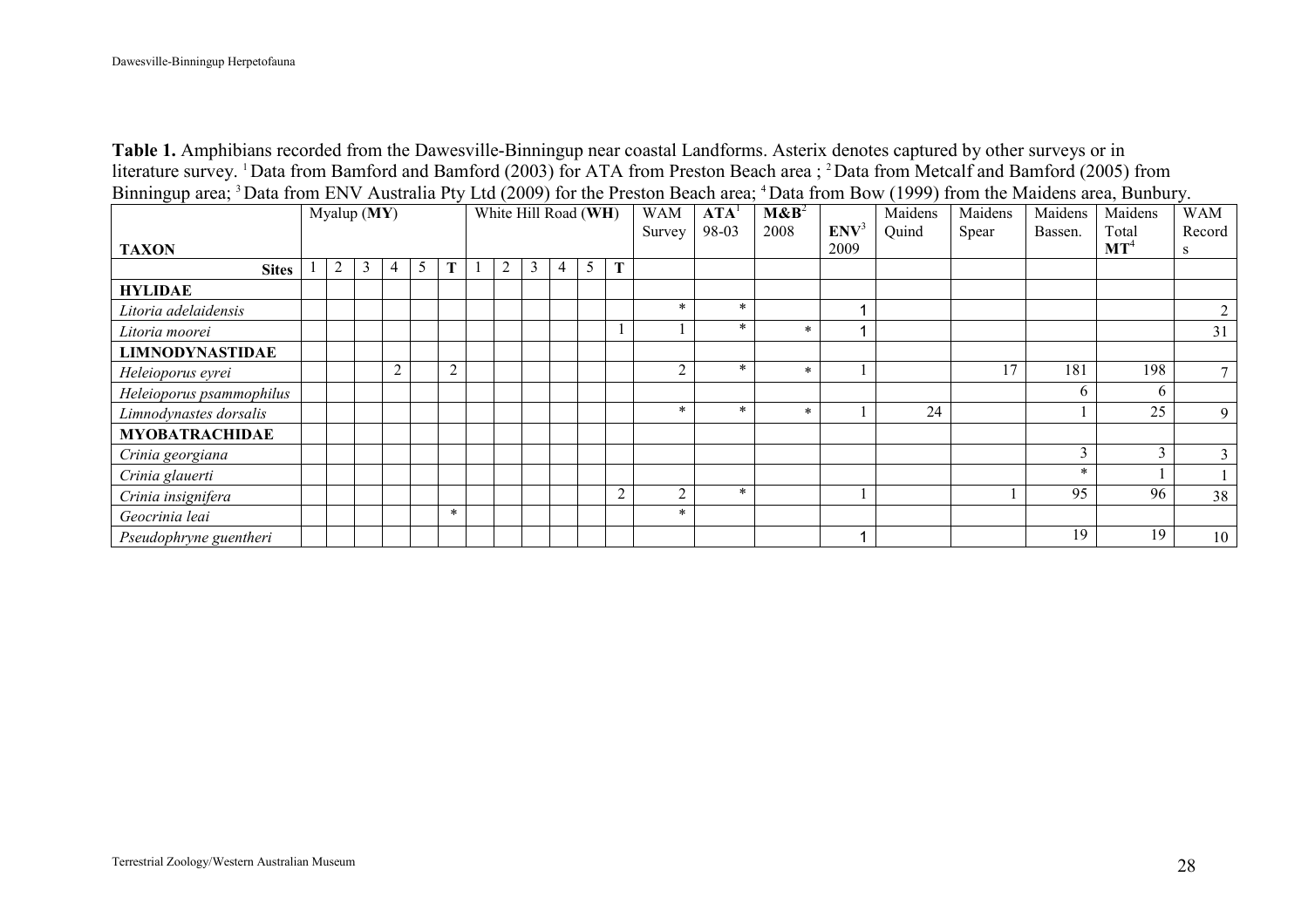Table 2. Reptiles recorded from the Dawesville-Binningup near coastal Landforms. Asterix denotes captured by other surveys or in literature survey. <sup>1</sup> Data from Bamford and Bamford (2003) for ATA from Preston Beach area ; <sup>2</sup> Data from Metcalf and Bamford (2005) from Binningup area; <sup>3</sup> Data from ENV Australia Pty Ltd (2009) for the Preston Beach area; <sup>4</sup> Data from Bow (1999) from the Maidens area, Bunbury.

| $=$ $\frac{1}{2}$ $\frac{1}{2}$ $\frac{1}{2}$ $\frac{1}{2}$ $\frac{1}{2}$ $\frac{1}{2}$ $\frac{1}{2}$ $\frac{1}{2}$ $\frac{1}{2}$ $\frac{1}{2}$ $\frac{1}{2}$ $\frac{1}{2}$ $\frac{1}{2}$ $\frac{1}{2}$ $\frac{1}{2}$ $\frac{1}{2}$ $\frac{1}{2}$ $\frac{1}{2}$ $\frac{1}{2}$ $\frac{1}{2}$ $\frac{1}{2}$ $\frac{1}{2$<br><b>TAXON</b> | $\overline{\text{Myalup (MY)}}$ |                |                |                |                |                |                |                | White Hill Road (WH) |                | <b>WAM</b><br>Surve | $\mathbf{A} \mathbf{T} \mathbf{A}^{\text{I}}$<br>98-03 | $M\&B2$<br>2008 | ENV <sup>3</sup><br>2009 | Maidens<br>Quind | Maidens<br>Spear | Maidens<br>Bassen. | Maidens<br>Total MT <sup>4</sup> | <b>WAM</b><br>Records |
|----------------------------------------------------------------------------------------------------------------------------------------------------------------------------------------------------------------------------------------------------------------------------------------------------------------------------------------|---------------------------------|----------------|----------------|----------------|----------------|----------------|----------------|----------------|----------------------|----------------|---------------------|--------------------------------------------------------|-----------------|--------------------------|------------------|------------------|--------------------|----------------------------------|-----------------------|
| <b>Sites</b>                                                                                                                                                                                                                                                                                                                           | $\overline{2}$                  | $\mathfrak{Z}$ | $\overline{4}$ | 5              | T              | $\overline{2}$ | $\mathfrak{Z}$ | $\overline{4}$ | 5                    | T              |                     |                                                        |                 |                          |                  |                  |                    |                                  |                       |
| <b>CHELONIIDAE</b>                                                                                                                                                                                                                                                                                                                     |                                 |                |                |                |                |                |                |                |                      |                |                     |                                                        |                 |                          |                  |                  |                    |                                  |                       |
| Caretta caretta                                                                                                                                                                                                                                                                                                                        |                                 |                |                |                |                |                |                |                |                      |                |                     |                                                        |                 |                          |                  |                  |                    |                                  | $\overline{2}$        |
| <b>CHELUIDAE</b>                                                                                                                                                                                                                                                                                                                       |                                 |                |                |                |                |                |                |                |                      |                |                     |                                                        |                 |                          |                  |                  |                    |                                  |                       |
| Chelodina oblonga                                                                                                                                                                                                                                                                                                                      |                                 |                |                |                |                |                |                |                |                      |                |                     |                                                        | $\ast$          |                          |                  |                  |                    |                                  | 5                     |
| <b>AGAMIDAE</b>                                                                                                                                                                                                                                                                                                                        |                                 |                |                |                |                |                |                |                |                      |                |                     |                                                        |                 |                          |                  |                  |                    |                                  |                       |
| Ctenophorus adelaidensis                                                                                                                                                                                                                                                                                                               |                                 |                |                |                |                |                |                |                |                      |                |                     |                                                        | $\overline{4}$  | $\mathbf 1$              |                  |                  |                    |                                  | $\overline{2}$        |
| Pogona minor                                                                                                                                                                                                                                                                                                                           |                                 |                |                |                | $\overline{2}$ |                |                |                |                      | $\overline{2}$ | 4                   | $\ast$                                                 | 11              |                          | 6                |                  | $\overline{2}$     | 9                                | 5                     |
| <b>DIPLODACTYLIDAE</b>                                                                                                                                                                                                                                                                                                                 |                                 |                |                |                |                |                |                |                |                      |                |                     |                                                        |                 |                          |                  |                  |                    |                                  |                       |
| Strophurus spinigerus                                                                                                                                                                                                                                                                                                                  |                                 |                |                |                |                |                |                |                |                      | $\overline{3}$ | $\overline{3}$      | $\star$                                                |                 | $\blacktriangleleft$     |                  |                  |                    |                                  | $\overline{2}$        |
| <b>CARPHODACTYLIDAE</b>                                                                                                                                                                                                                                                                                                                |                                 |                |                |                |                |                |                |                |                      |                |                     |                                                        |                 |                          |                  |                  |                    |                                  |                       |
| Nephrurus milii                                                                                                                                                                                                                                                                                                                        |                                 |                |                |                |                |                |                |                |                      |                |                     |                                                        |                 |                          |                  |                  |                    |                                  |                       |
| <b>GEKKONIDAE</b>                                                                                                                                                                                                                                                                                                                      |                                 |                |                |                |                |                |                |                |                      |                |                     |                                                        |                 |                          |                  |                  |                    |                                  |                       |
| Christinus marmoratus                                                                                                                                                                                                                                                                                                                  |                                 |                |                |                | 5              |                |                |                |                      | $\overline{3}$ | $\tau$              | $\ast$                                                 |                 |                          |                  |                  | 3                  | $\overline{4}$                   | 9                     |
| <b>PYGOPODIDAE</b>                                                                                                                                                                                                                                                                                                                     |                                 |                |                |                |                |                |                |                |                      |                |                     |                                                        |                 |                          |                  |                  |                    |                                  |                       |
| Aprasia repens                                                                                                                                                                                                                                                                                                                         |                                 |                |                |                |                |                |                |                |                      |                |                     |                                                        |                 |                          |                  |                  |                    |                                  | 9                     |
| Delma fraseri                                                                                                                                                                                                                                                                                                                          |                                 |                |                |                |                |                | $\mathbf{1}$   |                |                      | $\sqrt{2}$     | $\overline{2}$      | $\ast$                                                 |                 |                          |                  |                  |                    |                                  |                       |
| Delma grayii                                                                                                                                                                                                                                                                                                                           |                                 |                |                |                |                |                |                |                |                      | $\overline{2}$ | $\overline{2}$      |                                                        |                 |                          |                  |                  |                    |                                  |                       |
| Lialis burtonis                                                                                                                                                                                                                                                                                                                        |                                 |                |                |                |                |                |                |                |                      | $\overline{2}$ | $\overline{2}$      | $\ast$                                                 |                 |                          | $\overline{4}$   |                  |                    | $\overline{4}$                   | 5                     |
| Pygopus lepidopodus                                                                                                                                                                                                                                                                                                                    |                                 |                |                |                |                |                |                |                |                      |                |                     | $\star$                                                |                 |                          |                  |                  |                    |                                  |                       |
| <b>SCINCIDAE</b>                                                                                                                                                                                                                                                                                                                       |                                 |                |                |                |                |                |                |                |                      |                |                     |                                                        |                 |                          |                  |                  |                    |                                  |                       |
| Acritoscincus trilineatum                                                                                                                                                                                                                                                                                                              |                                 |                |                |                |                |                |                |                |                      |                |                     | $\star$                                                |                 |                          |                  |                  |                    |                                  | 16                    |
| Cryptoblepharus buchananii                                                                                                                                                                                                                                                                                                             |                                 |                |                | $\overline{2}$ | $\,8\,$        |                |                |                |                      | $\overline{3}$ | 11                  | $\star$                                                |                 |                          |                  |                  | $\overline{2}$     | $\overline{3}$                   | 5                     |
| Ctenotus australis                                                                                                                                                                                                                                                                                                                     | $\overline{2}$                  |                |                |                | $\overline{3}$ |                | $\mathbf{1}$   |                |                      | $\mathfrak{Z}$ | 6                   |                                                        | 8               |                          |                  | 47               |                    | 47                               | 11                    |
| Ctenotus impar                                                                                                                                                                                                                                                                                                                         |                                 |                |                |                |                |                |                |                |                      |                |                     |                                                        |                 |                          |                  | 22               | 11                 | 33                               | 10                    |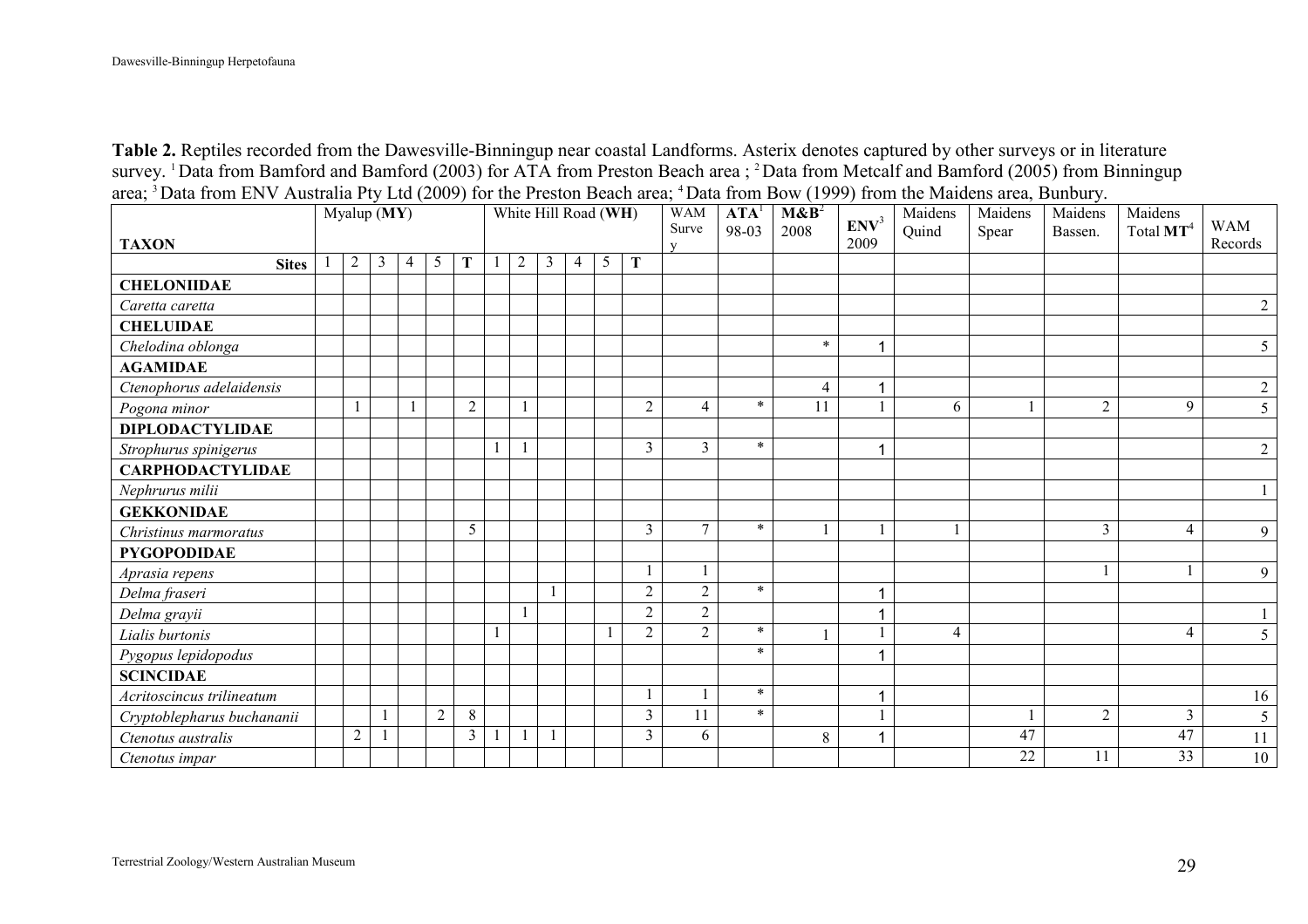| Ctenotus labillardieri    |              |                |         |         |                |         |                         |              |         |                         |                         |         |                 |                      |                 |                |                 | 2               | 5              |
|---------------------------|--------------|----------------|---------|---------|----------------|---------|-------------------------|--------------|---------|-------------------------|-------------------------|---------|-----------------|----------------------|-----------------|----------------|-----------------|-----------------|----------------|
| Egernia kingii            |              |                |         |         |                |         |                         |              |         |                         |                         |         |                 |                      |                 |                |                 |                 | 4              |
| Egernia napoleonis        |              |                |         |         |                |         |                         |              |         |                         |                         | $\star$ |                 |                      |                 |                |                 |                 |                |
| Hemiergis quadrilineata   |              | $\overline{3}$ |         |         | 12             | $\ast$  | $\ast$                  | $\ast$       |         | $\overline{12}$         | 24                      | $\ast$  |                 |                      | $\tau$          |                | 9               | 16              | 32             |
| Lerista distinguenda      |              |                | $\ast$  | $\ast$  | $\tau$         |         |                         |              |         |                         | $\overline{7}$          |         |                 |                      |                 |                |                 |                 | $\mathfrak{Z}$ |
| Lerista elegans           | $\mathbf{1}$ |                |         |         |                | $\star$ | $\ast$                  |              |         | $\overline{3}$          | $\overline{4}$          | $\star$ | 8               | $\mathbf{1}$         | 166             |                | 25              | 192             | 9              |
| Lerista lineata (P4)      |              |                |         |         |                |         |                         |              |         |                         |                         | $\star$ |                 |                      |                 |                |                 |                 | 6              |
| Lerista lineopunctulata   |              |                |         |         |                |         |                         |              |         |                         |                         | $\ast$  | $\overline{3}$  |                      |                 |                |                 |                 |                |
| Menetia greyii            |              | $\star$        | $\star$ | $\star$ | 5              |         |                         |              | $\star$ | 6                       | 11                      | $\star$ | $\overline{3}$  | 1                    | 5               |                | $\tau$          | 12              | 21             |
| Morethia lineoocellata    | $\sqrt{2}$   |                |         |         | $\overline{4}$ |         |                         |              |         |                         | $\overline{5}$          | $\star$ |                 |                      |                 |                |                 |                 | 18             |
| Morethia obscura          |              |                |         |         |                |         | $\overline{\mathbf{3}}$ |              |         | $\overline{\mathbf{3}}$ | $\overline{\mathbf{3}}$ |         | $\overline{12}$ |                      | $\overline{31}$ | $\overline{2}$ | $\overline{18}$ | $\overline{51}$ |                |
| Tiliqua rugosa            |              |                |         |         | $\sqrt{2}$     |         |                         |              |         | $\mathbf{1}$            | $\overline{3}$          | $\ast$  | $\ast$          |                      |                 |                |                 |                 |                |
| <b>VARANIDAE</b>          |              |                |         |         |                |         |                         |              |         |                         |                         |         |                 |                      |                 |                |                 |                 |                |
| Varanus rosenbergi        |              |                |         |         |                |         |                         |              |         |                         |                         |         |                 |                      |                 |                | $\ast$          |                 |                |
| Varanus tristis           |              |                |         |         |                |         |                         | $\mathbf{1}$ |         | $\mathbf{1}$            |                         |         |                 |                      |                 |                |                 |                 |                |
| <b>TYPHLOPIDAE</b>        |              |                |         |         |                |         |                         |              |         |                         |                         |         |                 |                      |                 |                |                 |                 |                |
| Ramphotyphlops australis  |              |                |         |         |                |         |                         |              |         |                         |                         | $\ast$  |                 | 1                    |                 |                |                 |                 | 15             |
| <b>BOIDAE</b>             |              |                |         |         |                |         |                         |              |         |                         |                         |         |                 |                      |                 |                |                 |                 |                |
| Morelia spilota imbricata |              |                |         |         |                |         |                         |              |         | $\ast$                  | $\ast$                  |         | $\ast$          | 1                    |                 |                |                 |                 |                |
| <b>ELAPIDAE</b>           |              |                |         |         |                |         |                         |              |         |                         |                         |         |                 |                      |                 |                |                 |                 |                |
| Demansia psammophis       |              |                |         |         |                |         |                         |              |         |                         |                         | $\star$ |                 | 1                    |                 |                |                 |                 | $\overline{2}$ |
| Echiopsis curta           |              |                |         |         |                |         |                         |              |         |                         |                         |         |                 |                      |                 |                |                 |                 | 6              |
| Elapognathus coronatus    |              |                |         |         |                |         |                         |              |         |                         |                         |         |                 |                      |                 |                |                 |                 |                |
| Hydrophis elegans         |              |                |         |         |                |         |                         |              |         |                         |                         |         |                 |                      |                 |                |                 |                 | $\overline{2}$ |
| Neelaps bimaculatus       |              |                |         |         |                |         |                         |              |         |                         |                         |         |                 | $\blacktriangleleft$ |                 |                |                 |                 | $\overline{2}$ |
| Notechis scutatus         |              |                |         |         |                |         |                         |              |         |                         |                         | $\ast$  |                 |                      |                 |                |                 |                 | $\overline{4}$ |
| Parasuta gouldii          |              |                |         |         |                |         |                         |              |         |                         |                         | $\ast$  |                 |                      |                 |                |                 |                 | 3              |
| Pelamis platura           |              |                |         |         |                |         |                         |              |         |                         |                         |         |                 |                      |                 |                |                 |                 | 8              |
| Pseudonaja affinis        |              |                |         |         |                |         |                         |              |         |                         | $\overline{c}$          | $\ast$  |                 |                      | $\ast$          |                | $\ast$          | 2               | 5              |
| Simoselaps bertholdi      |              |                |         |         |                |         |                         |              |         | $\overline{4}$          | $\overline{4}$          | $\star$ |                 |                      |                 |                |                 |                 | 24             |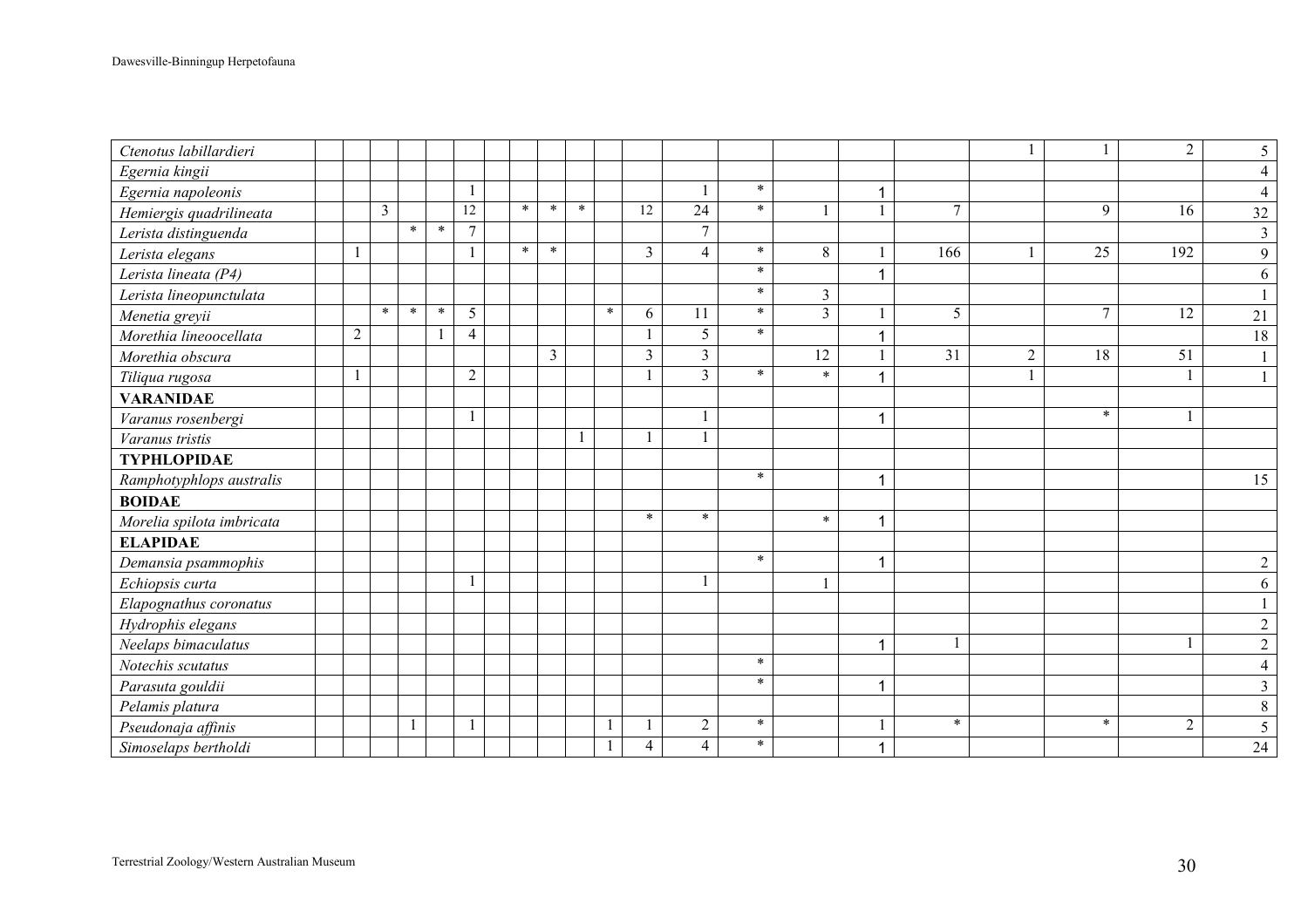#### 6. References

- Bamford, M.J. and Bamford, A.R. 2003. Fauna values of the Cape Bouvard Investments Pty Ltd land, Yalgorup. Prepared for ATA Environmental.
- Bow, B. 1999. The biogeography of the ground vertebrate fauna of the southern Swan Coastal Plain, Bunbury, Western Australia. B.Sc(Hons) Thesis, School of Environmental Biology, Curtin University of Technology.
- Clarke, K. R. and Warwick, R. M. (2001). Changes in marine communities: an approach to statistical analyses and interpretation. PRIMER-E, Plymouth.
- Davis, R.A. and Bamford, M.J. 2005. A range extension for Lerista lineopunctulata and a second record of Lerista lineata, near Yalgorup, Western Australia. Western Australian Naturalist, 25: 59-60.
- Davis, R.A. and Wilcox, J. 2008. A range extension of the Western Heath Dragon Rankinia adelaidensis and Gray's Legless Lizard Delma grayii with notes on the distribution of southern Swan Coastal Plain reptiles. Western Australian Naturalist, 26: 67-70.
- ENV Australia Pty Ltd. 2009. Clifton Beach Public Environmental Review: Draft. Prepared for Cape Bouvard Investments.
- Green, M.J.B., How, R., Padmalal, U.K.G.K. and Dissanayake, S.R.B. 2009. The importance of monitoring biological diversity and its application in Sri Lanka. Tropical Ecology  $50(1)$ : 41-56.
- Government of Western Australia 2000 Bush Forever Volume 2. Directory of Bush Forever Sites. Published by the Department of Environmental Protection, Perth, WA.
- Hopper, S.D and Gioia, P. 2004. The southwest Australian floristic region: Evolution and conservation of a global hot spot of biodiversity. Annual Review of Ecology and Systematics, 35: 623-50.
- How, R.A. 1998. Long-term sampling of a herpetofaunal assemblage on an isolated urban bushland remnant. J. Roy. Soc. W. A. 81: 143-148.
- How, R.A. and Cowan, M.A. 2006. Collections in space and time: A biogeographical examination of native frogs, mammals and reptiles in Western Australia. Pacific Conservation Biology 12: 111-133.
- How, R.A. & Dell, J. 1989 Vertebrate Fauna of Banksia Woodlands. J. Proc. Roy. Soc. W.A. 71: 97-98.
- How, R.A. and Dell, J. 1993. Vertebrate fauna of the Perth metropolitan region: consequences of a modified environment. IN: Hipkins M (Ed.) Urban Bush Management, pp 28–47. Australian Institute of Urban Studies, Perth, Western Australia.
- How, R.A. and Dell, J. 1994. The zoogeographic significance of urban bushland remnants to reptiles in the Perth region, Western Australia. Pacific Conservation Biology 1: 132-140.

Reptile survey: Dawesville-Binningup 31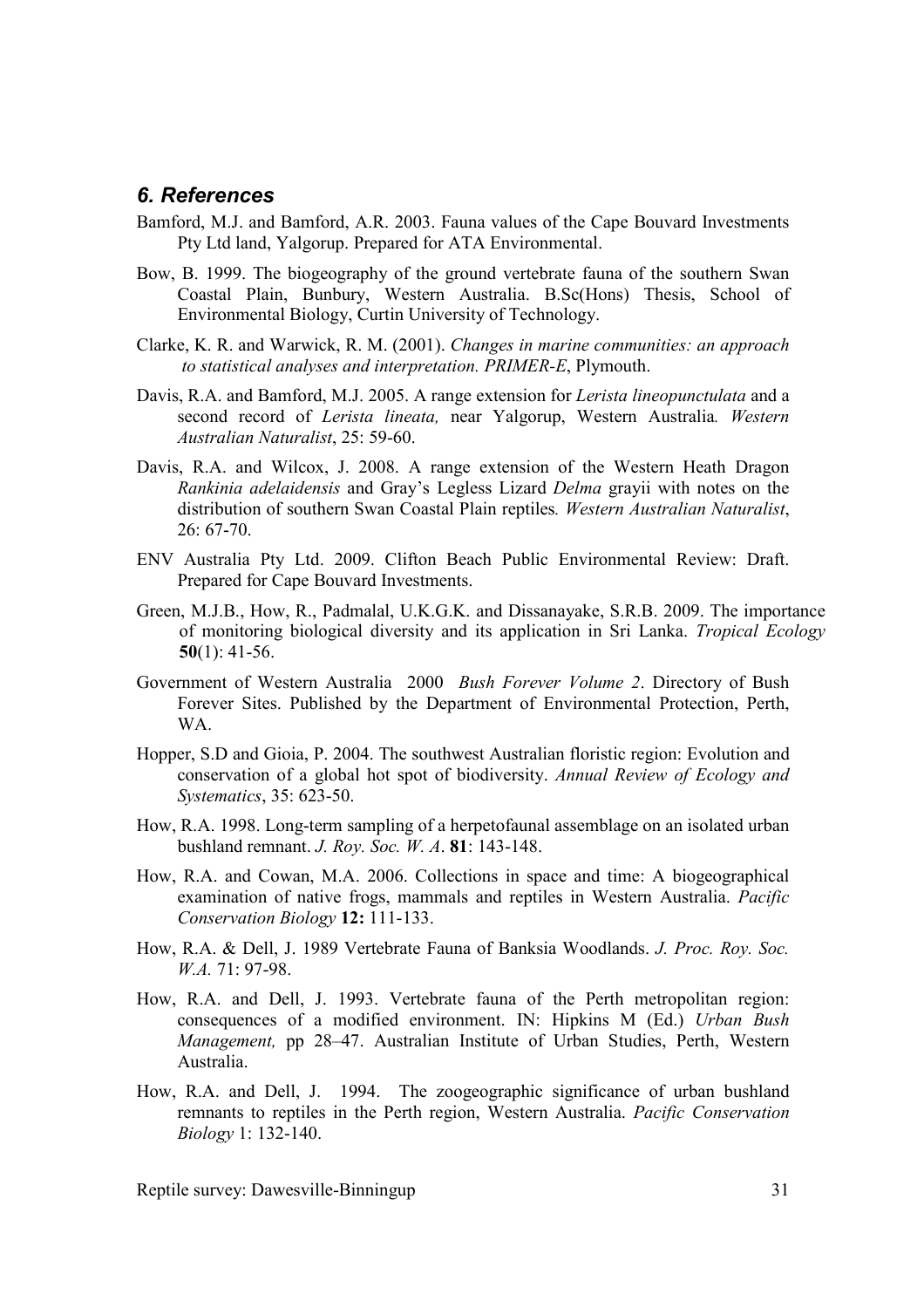- How, R.A. and Dell, J. 2000. Ground vertebrate fauna of Perth's vegetation remnants: impact of 170 years of urbanisation. Pacific Conservation Biology 6: 198-217.
- Kitchener, D. J., Chapman, A. and Barron, G., 1978. Mammals of the northern Swan Coastal Plain. Pp. 54-92 in Faunal Studies of the Northern Swan Coastal Plain - a Consideration of Past and Future Changes. Western Australian Museum Report to Department of Conservation & Environment. W.A., Perth.
- Kitchener, D. J., Chapman, A., Dell. J., Muir, B. G. and Palmer, M., 1980a. Lizard assemblages and reserve size and structure in the Western Australian wheatbelt some implications for conservation. Biol Cons. 17: 25-62.
- Kitchener, D. J., Chapman, A., Muir, B. G. and Palmer, M., 1980b. The conservation value for mammals of reserves in the Western Australian wheatbelt. Biol. Cons. 18: 179-207.
- Kitchener, D. J., Dell, J., Muir, B. G. and Palmer, M., 1982. Birds in Western Australian wheatbelt reserves - implications for conservation. Biol. Conserv. 22: 127-163.
- Metcalf, B. and Bamford, M. 2008. Fauna assessment of the South Binningup development. Prepared for RPS Consulting.
- Melville, J., Shoo, L.P. and Doughty, P. 2008. Phylogenic relationships of the heath dragons (Rankinia adelaidensis and R. parviceps) from the south-western Australian biodiversity hotspot. Australian Journal of Zoology, 56: 159-171.
- Mittermeier, R. A., Gil, P. R., Hoffman, M., Pilgrim, J., Brooks, T., Mittermeier, C. G., Lamoreux, J. & da Fonseca, G. A. B. (2005). Hotspots Revisited: Earth's Biologically Richest and Most Endangered Terrestrial Ecoregions. Monterrey, Mexico: Cemex, Conservation International and Agrupacion Sierra Madre.
- Seddon, G., 1972. Sense of Place. A Response to an Environment, The Swan Coastal Plain, Western Australia. University of W. A. Press.
- Smith, L.A. and Adams, M. 2007. Revision of the *Lerista muelleri* species group (Lacertilia: Scincidae) in Western Australia, with a redescription of Lerista muelleri (Fischer,1881) and the description of nine new species. Records of the Western Australian Museum 23: 309-357.
- Storr, G.M., Harold, G. and Barron G. 1978(b). Amphibians and Reptiles of the Northern Swan Coastal Plain. pp 172-203. In: "Faunal Studies of the Northern Swan Coastal Plain: A consideration of Past and Future Changes". West. Aust. Mus. Rpt to Dept Cons. & Env. W.A.
- Thompson, S.A. Thompson, G.G. and Oates, J.E. 2008. range extension of the Western Heath Dragon, Rankinia adelaidensis adelaidensis (Squamata: Agamidae). Journal of the Royal Society of Western Australia, 91: 207-208.
- Youngson, K. and Harold, G. 1989. A range extension of the skink Lerista lineata. Western Australian Naturalist, 17: 233.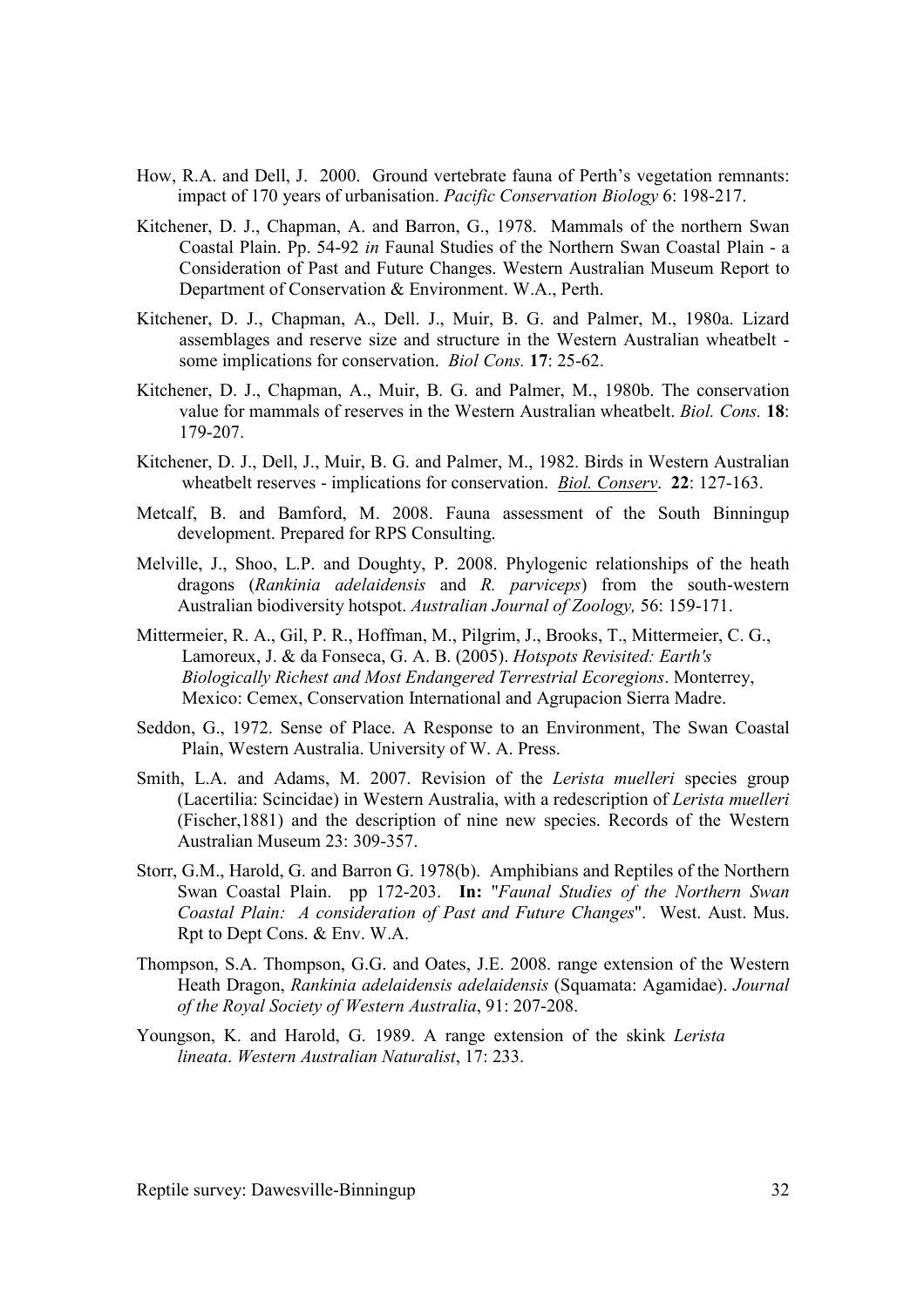# APPENDIX 1.

## HABITAT DESCRIPTIONS AND GPS READINGS

GPS readings are presented in degrees and decimal minutes using Datum WGS 84

## WHITE HILL [WH] ROAD - NORTHERN SITES

### WH1

WH1South 32 41.427S 115 36.670E

WH1North 32 41.399S 115 36.665E

Stratum 1 1.5-2 m 30-70% Spyridium globulosum, Olearia axillaris and Acacia rostellifera.

Stratum  $2 \le 0.5$  m 2-10% *Lomandra* sp. and at least 5 other species.

Leaf litter sparse clumped to 2 cm deep under shrubs. Narrow leaves. No evidence of fire.

Note: part of site in more wind-swept aspect has lower vegetation cover.

### WH2

WH2South 32 41.353S 115 37.004E WH2North 32 41.330S 115 36.985E

Stratum 1 1.5-2 m 70-100% Mixed shrubland with Acacia rostellifera, Olearia axillaris, Spyridium globulosum and Melaleuca ?acerosa dominants.

Stratum  $2 \le 0.5$  m 30-70% *Lomandra* sp. and at least 5 other species.

Leaf litter sparse, clumped to 5 cm deep under shrubs. Narrow leaves. No evidence of fire.

WH3<br>WH3West 32 41.361S 115 37.299E

WH3East 32 41.369S 115 37.346E

Stratum 1 8-10 m 2-10% Eucalyptus gomphocephala.

Stratum 2 6-8 m 10-30% Agonis flexuosa and occasional Banksia attenuate and Dryandra sessilis.

Stratum 3 1.5-2 m 10-30% Xanthorrhoea preissii, and Spyridium globulosum. Stratum 4 <1 m ca12% Hibbertia hypericoides and Hakea lissocarpha.

Leaf litter continuous 2-5 cm deep, clumped deeper under shrubs. Broad leaves and a

few logs, numerous dead Xanthorrhoea. Last burnt: greater than 10 years.

WH4<br>WH4South 32 41.419S 115 38.237E

WH4North 32 41.378S 115 38.246E

Stratum 1 8-12 m ca. 2% Eucalyptus gomphocephala and Eucalyptus marginata.

Stratum 2 5-8 m 10-30% Banksia attenuata.

Stratum 3 1-1.5 m 30-70% Melaleuca sp., Hibbertia hypericoides, and occasional Hakea lissocarpha and Olearia axillaris.

Reptile survey: Dawesville-Binningup 33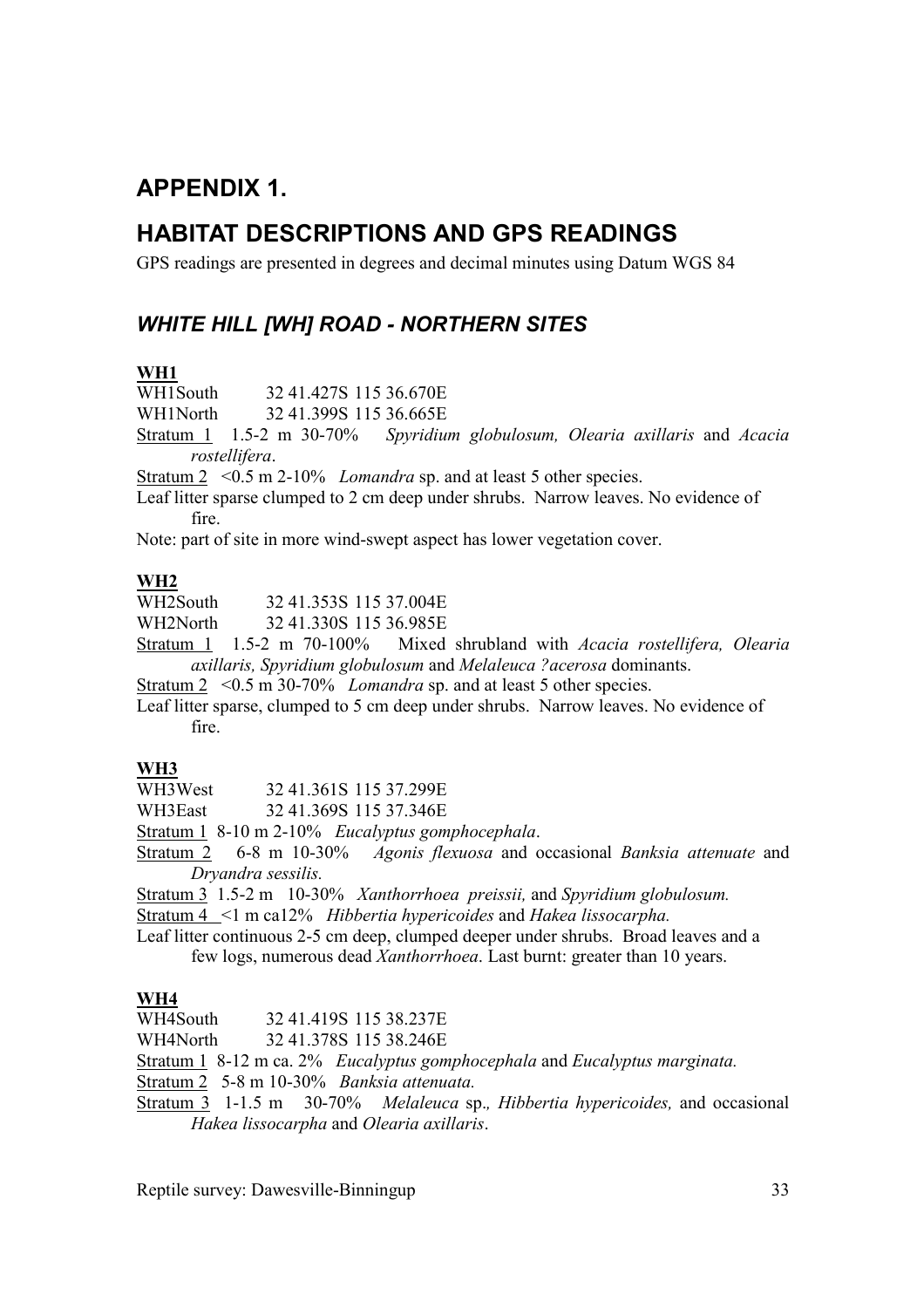Leaf litter continuous < 2 cm deep, clumped deeper under shrubs. Broad leaves and some logs. Last burnt: greater than 10 years.

#### WH5

WH5South 32 41.301S 115.38 871E WH5North 32 41.255S 115 38.866E

- Stratum 1 5-8 m 30-70% Banksia attenuata, Allocasuarina fraseriana, Zylomelum occidentalis, Agonis flexuosa and Eucalypyus marginata with occasional E. gomphocephala and Corymbia calophylla emergent to 12 m.
- Stratum 2 <1 m 10-30% Hibbertia hypericoides, Stirlingia sp., Macrozamia riedlei, Hakea lissocarpha. Several other species.
- Leaf litter almost continuous 2-4 cm deep, clumped deeper under shrubs. Broad and narrow leaves and some logs. Old logging signs. Last burnt: greater than 4 years.

### MYALUP [MY] AREA - SOUTHERN SITES

#### MY2

MY2West 33 05.938S 115 41.635E

MY2East 33 05.945S 115 41.651E

Stratum 1 5-8 m 10-30% Agonis flexuosa. Eucalyptus gomphocephala emergent to 12 m.

Stratum 2 2-3 m 10-30% Spyridium globulosum and occasional Hakea prostrata.

Stratum 3 <0.5 m 2-10% Acanthocarpus preissii, Lomandra sp. and at least 6 other species.

Leaf litter continuous 3-5 cm deep, clumped to 12cm under shrubs. Broad and narrow leaves. Small logs and dead twigs abundant. No recent evidence of fire.

Note: Parts of site are more open and Lomandra is more abundant and Acanthocarpus less abundant.

#### MY3

MY3East 33 06.369S 115 41.841E

MY3West 33 06.340S 115 41.818E

Stratum 1 15-20 m 10-30% Eucalyptus gomphocephala some mature with large hollows, others immature.

Stratum 2 5-8 m 2-10% Agonis flexuosa.

Stratum 3 2-4m 30-70% Spyridium globulosum and occasional Acacia saligna and A. cyclops and Hardenbergiana comptoniana.

Stratum 4 <0.5 m 70-100% Acanthocarpus preissii, Lomandra sp. and a few other species. Abundant dead grass.

Leaf litter almost continuous 2-5 cm deep, clumped to 12 cm under shrubs. Broad and terete leaves. Large logs and dead twigs abundant. No recent evidence of fire.

Note: Parts of site are more open and dead grass is more dense.

 $\frac{\text{MY4}}{\text{MY4West}}$ 33 06 973S 115 42 632E

Reptile survey: Dawesville-Binningup 34